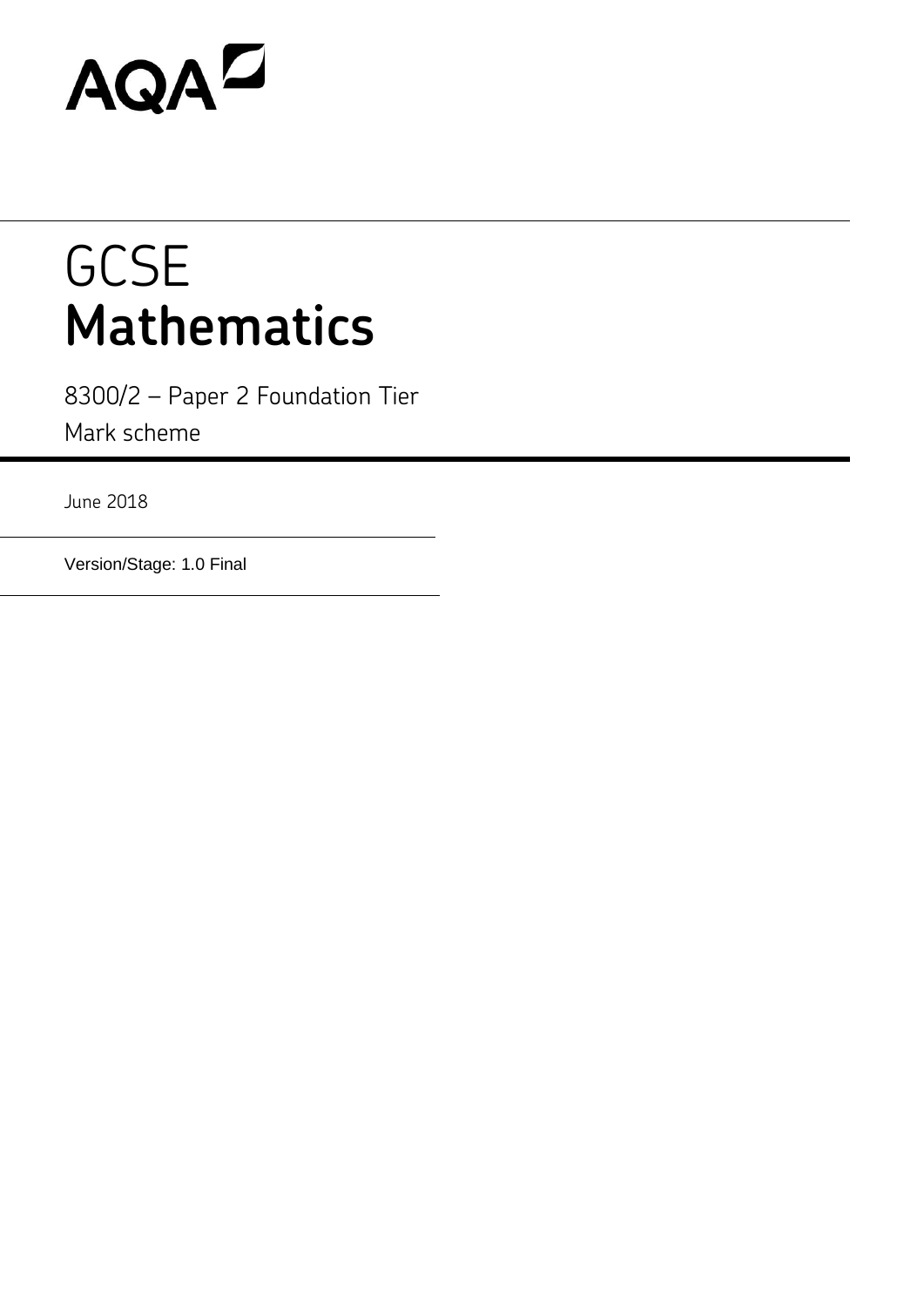Mark schemes are prepared by the Lead Assessment Writer and considered, together with the relevant questions, by a panel of subject teachers. This mark scheme includes any amendments made at the standardisation events which all associates participate in and is the scheme which was used by them in this examination. The standardisation process ensures that the mark scheme covers the students' responses to questions and that every associate understands and applies it in the same correct way. As preparation for standardisation each associate analyses a number of students' scripts. Alternative answers not already covered by the mark scheme are discussed and legislated for. If, after the standardisation process, associates encounter unusual answers which have not been raised they are required to refer these to the Lead Assessment Writer.

It must be stressed that a mark scheme is a working document, in many cases further developed and expanded on the basis of students' reactions to a particular paper. Assumptions about future mark schemes on the basis of one year's document should be avoided; whilst the guiding principles of assessment remain constant, details will change, depending on the content of a particular examination paper.

Further copies of this mark scheme are available from aqa.org.uk

Copyright © 2018 AQA and its licensors. All rights reserved.

AQA retains the copyright on all its publications. However, registered schools/colleges for AQA are permitted to copy material from this booklet for their own internal use, with the following important exception: AQA cannot give permission to schools/colleges to photocopy any material that is acknowledged to a third party even for internal use within the centre.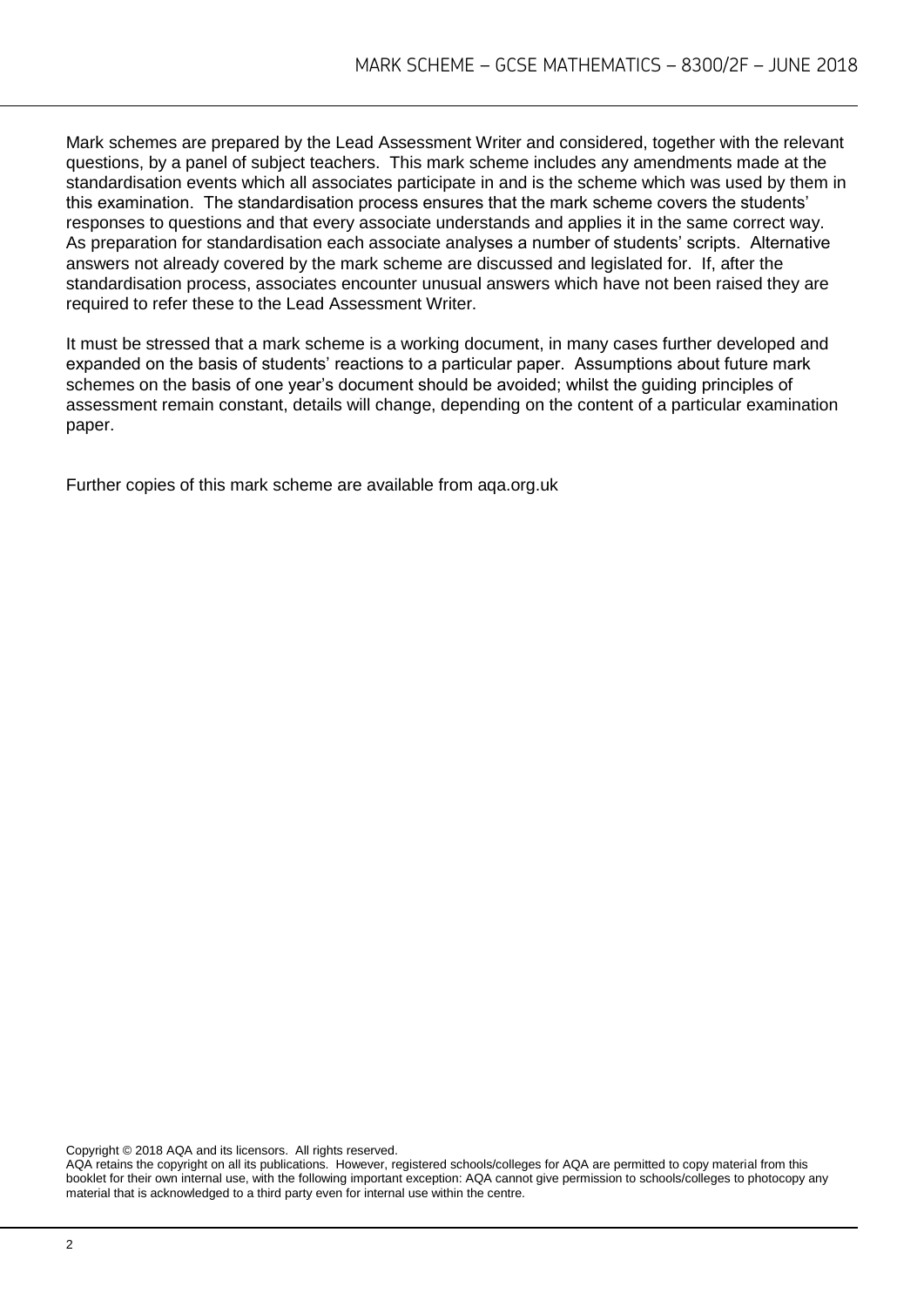### **Glossary for Mark Schemes**

GCSE examinations are marked in such a way as to award positive achievement wherever possible. Thus, for GCSE Mathematics papers, marks are awarded under various categories.

If a student uses a method which is not explicitly covered by the mark scheme the same principles of marking should be applied. Credit should be given to any valid methods. Examiners should seek advice from their senior examiner if in any doubt.

| M                      | Method marks are awarded for a correct method which could lead<br>to a correct answer.                                                       |
|------------------------|----------------------------------------------------------------------------------------------------------------------------------------------|
| A                      | Accuracy marks are awarded when following on from a correct<br>method. It is not necessary to always see the method. This can be<br>implied. |
| B                      | Marks awarded independent of method.                                                                                                         |
| ft                     | Follow through marks. Marks awarded for correct working<br>following a mistake in an earlier step.                                           |
| <b>SC</b>              | Special case. Marks awarded for a common misinterpretation<br>which has some mathematical worth.                                             |
| M dep                  | A method mark dependent on a previous method mark being<br>awarded.                                                                          |
| <b>B</b> dep           | A mark that can only be awarded if a previous independent mark<br>has been awarded.                                                          |
| <b>oe</b>              | Or equivalent. Accept answers that are equivalent.                                                                                           |
|                        | eg accept 0.5 as well as $\frac{1}{2}$                                                                                                       |
| [a, b]                 | Accept values between a and b inclusive.                                                                                                     |
| [a, b)                 | Accept values $a \leq$ value $\leq b$                                                                                                        |
| 3.14                   | Accept answers which begin 3.14 eg 3.14, 3.142, 3.1416                                                                                       |
| <b>Use of brackets</b> | It is not necessary to see the bracketed work to award the marks.                                                                            |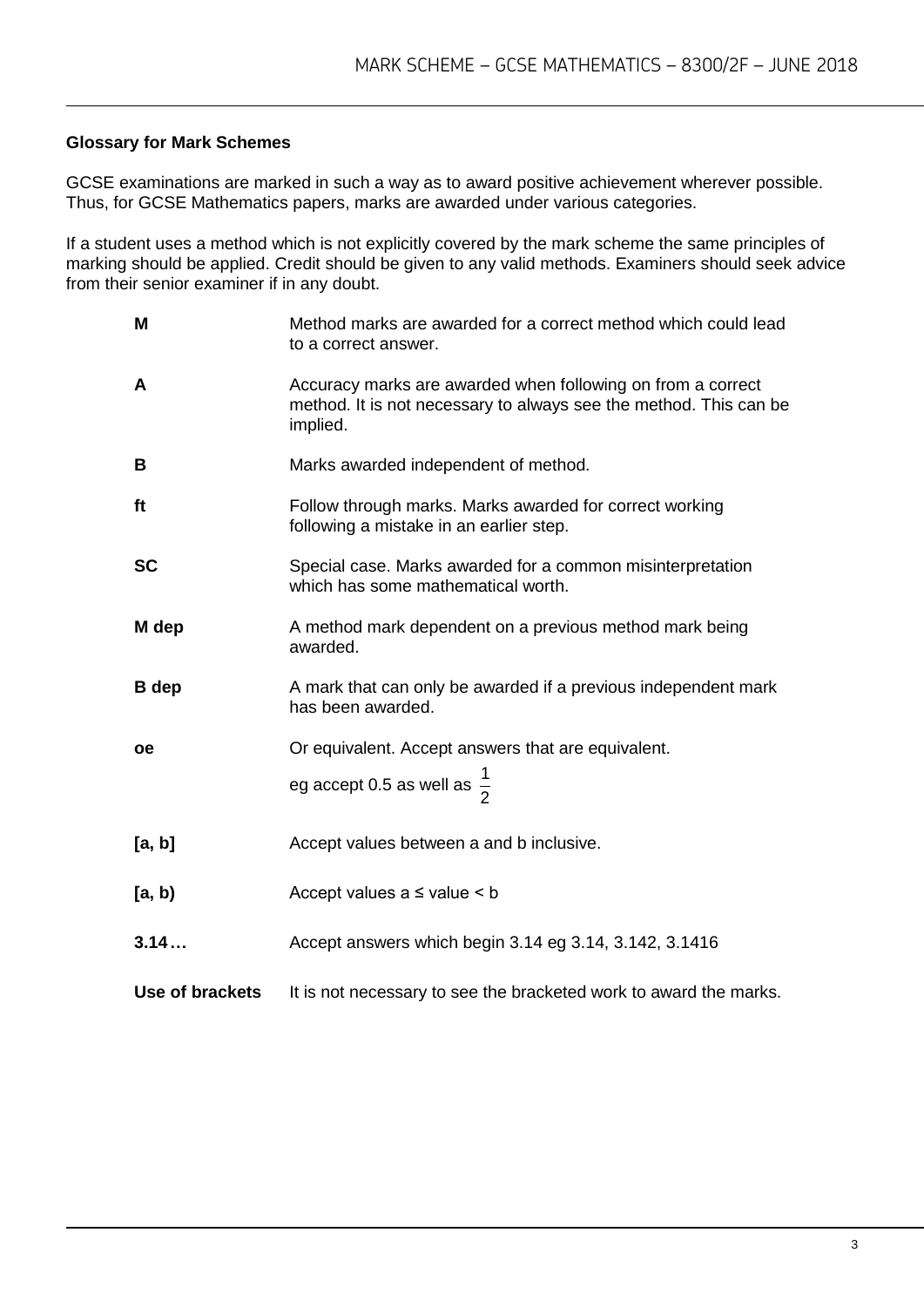#### Examiners should consistently apply the following principles

#### **Diagrams**

Diagrams that have working on them should be treated like normal responses. If a diagram has been written on but the correct response is within the answer space, the work within the answer space should be marked. Working on diagrams that contradicts work within the answer space is not to be considered as choice but as working, and is not, therefore, penalised.

#### **Responses which appear to come from incorrect methods**

Whenever there is doubt as to whether a student has used an incorrect method to obtain an answer, as a general principle, the benefit of doubt must be given to the student. In cases where there is no doubt that the answer has come from incorrect working then the student should be penalised.

#### **Questions which ask students to show working**

Instructions on marking will be given but usually marks are not awarded to students who show no working.

#### **Questions which do not ask students to show working**

As a general principle, a correct response is awarded full marks.

#### **Misread or miscopy**

Students often copy values from a question incorrectly. If the examiner thinks that the student has made a genuine misread, then only the accuracy marks (A or B marks), up to a maximum of 2 marks are penalised. The method marks can still be awarded.

#### **Further work**

Once the correct answer has been seen, further working may be ignored unless it goes on to contradict the correct answer.

#### **Choice**

When a choice of answers and/or methods is given, mark each attempt. If both methods are valid then M marks can be awarded but any incorrect answer or method would result in marks being lost.

#### **Work not replaced**

Erased or crossed out work that is still legible should be marked.

#### **Work replaced**

Erased or crossed out work that has been replaced is not awarded marks.

#### **Premature approximation**

Rounding off too early can lead to inaccuracy in the final answer. This should be penalised by 1 mark unless instructed otherwise.

#### **Continental notation**

Accept a comma used instead of a decimal point (for example, in measurements or currency), provided that it is clear to the examiner that the student intended it to be a decimal point.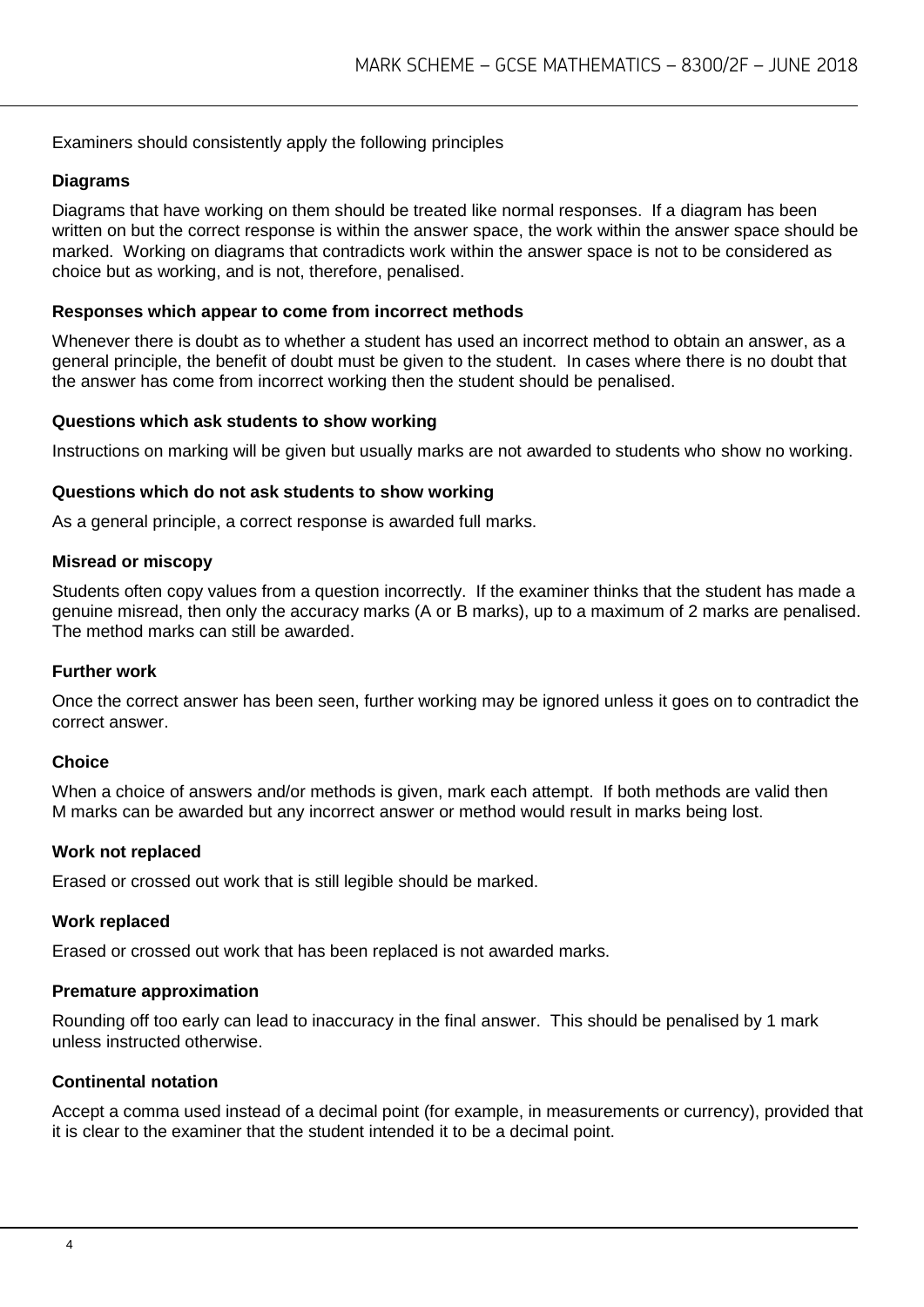| Question | <b>Answer</b> | <b>Mark</b>                | <b>Comments</b> |  |
|----------|---------------|----------------------------|-----------------|--|
|          |               |                            |                 |  |
|          | $y + y$       | <b>B1</b>                  |                 |  |
|          |               | <b>Additional Guidance</b> |                 |  |
|          |               |                            |                 |  |

|   | 0.32                       | <b>B1</b> |  |  |  |  |
|---|----------------------------|-----------|--|--|--|--|
| າ | <b>Additional Guidance</b> |           |  |  |  |  |
|   |                            |           |  |  |  |  |

|   | $5^4$                      | B <sub>1</sub> |  |  |
|---|----------------------------|----------------|--|--|
| 2 | <b>Additional Guidance</b> |                |  |  |
|   |                            |                |  |  |

|                            | <b>B1</b> |  |  |
|----------------------------|-----------|--|--|
| <b>Additional Guidance</b> |           |  |  |
|                            |           |  |  |

|   | $(3^{6} = 729$ seen or $(\sqrt{841} = 29)$ seen | M1 |                            |  |
|---|-------------------------------------------------|----|----------------------------|--|
| 5 | 700                                             | A1 |                            |  |
|   |                                                 |    | <b>Additional Guidance</b> |  |
|   |                                                 |    |                            |  |

|      | School                     | <b>B1</b> |  |                |  |
|------|----------------------------|-----------|--|----------------|--|
| 6(a) | <b>Additional Guidance</b> |           |  |                |  |
|      | School and 26              |           |  | B <sub>1</sub> |  |
|      | 26                         |           |  | B <sub>0</sub> |  |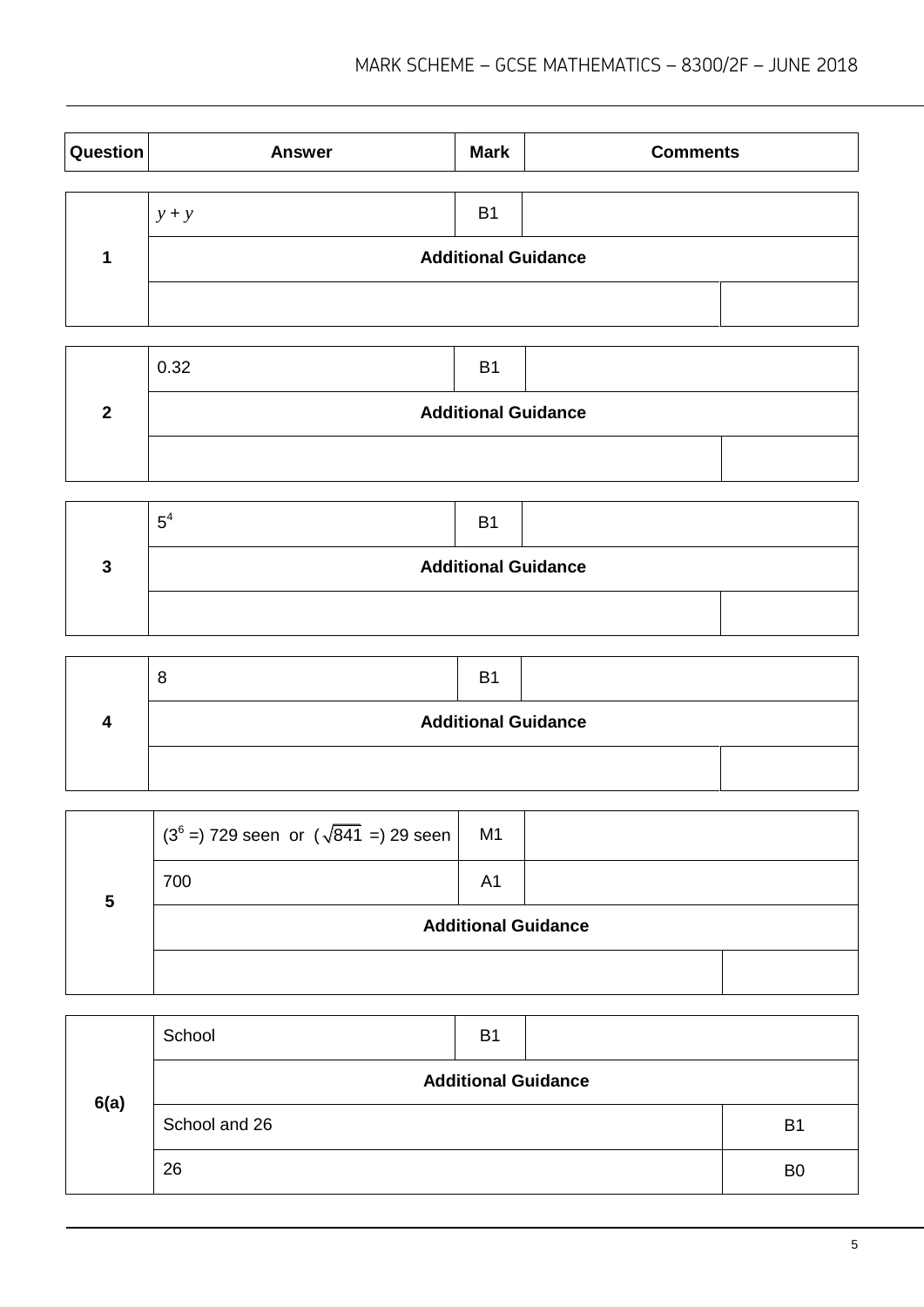| Question |                                                                                                                                        | <b>Answer</b>                               | <b>Mark</b>                | <b>Comments</b>                               |                |
|----------|----------------------------------------------------------------------------------------------------------------------------------------|---------------------------------------------|----------------------------|-----------------------------------------------|----------------|
|          | 4 in key                                                                                                                               |                                             | <b>B1</b>                  |                                               |                |
|          |                                                                                                                                        | $6\frac{1}{2}$ symbols in 'School'          | B <sub>1ft</sub>           | ft their key $\neq$ 1                         |                |
|          |                                                                                                                                        | $2\frac{3}{4}$ symbols in 'Guides'          | B <sub>1ft</sub>           | ft their key $\neq$ 1                         |                |
|          |                                                                                                                                        |                                             | <b>Additional Guidance</b> |                                               |                |
|          |                                                                                                                                        | <b>Key:</b> $\bigcirc$ represents 4 friends |                            |                                               |                |
|          | Family                                                                                                                                 | $\overline{O}O$                             |                            |                                               |                |
| 6(b)     | Netball                                                                                                                                | $\circ$                                     |                            |                                               | B <sub>3</sub> |
|          | School                                                                                                                                 | 0000000                                     |                            |                                               |                |
|          | Guides                                                                                                                                 | OOO                                         |                            |                                               |                |
|          | Half circle and three-quarter circle can be any orientation                                                                            |                                             |                            |                                               |                |
|          | Three-quarter circle must be an attempt at a single sector or arc (not a<br>circle cut vertically or drawn smaller) but may be rotated |                                             |                            |                                               |                |
|          | Mark intention for size and shape of symbols. Must be sectors or arcs                                                                  |                                             |                            |                                               |                |
|          | If the key is blank they can score B0B1B1 for 6.5 and 2.75 symbols                                                                     |                                             |                            |                                               |                |
|          | Ignore any symbols added to the first two rows                                                                                         |                                             |                            |                                               |                |
|          | $J \cdot \Omega$ or $\Omega \cdot J$                                                                                                   |                                             | D <sub>4</sub>             | $min + h \land \land \land \land \land \land$ |                |

|      | $d + 3$ or $3 + d$                 | <b>B1</b> | must be seen in (a) |                |  |
|------|------------------------------------|-----------|---------------------|----------------|--|
| 7(a) | <b>Additional Guidance</b>         |           |                     |                |  |
|      | Condone $e = d + 3$ or $e = 3 + d$ |           |                     | B1             |  |
|      | $d = e - 3$                        |           |                     | B <sub>0</sub> |  |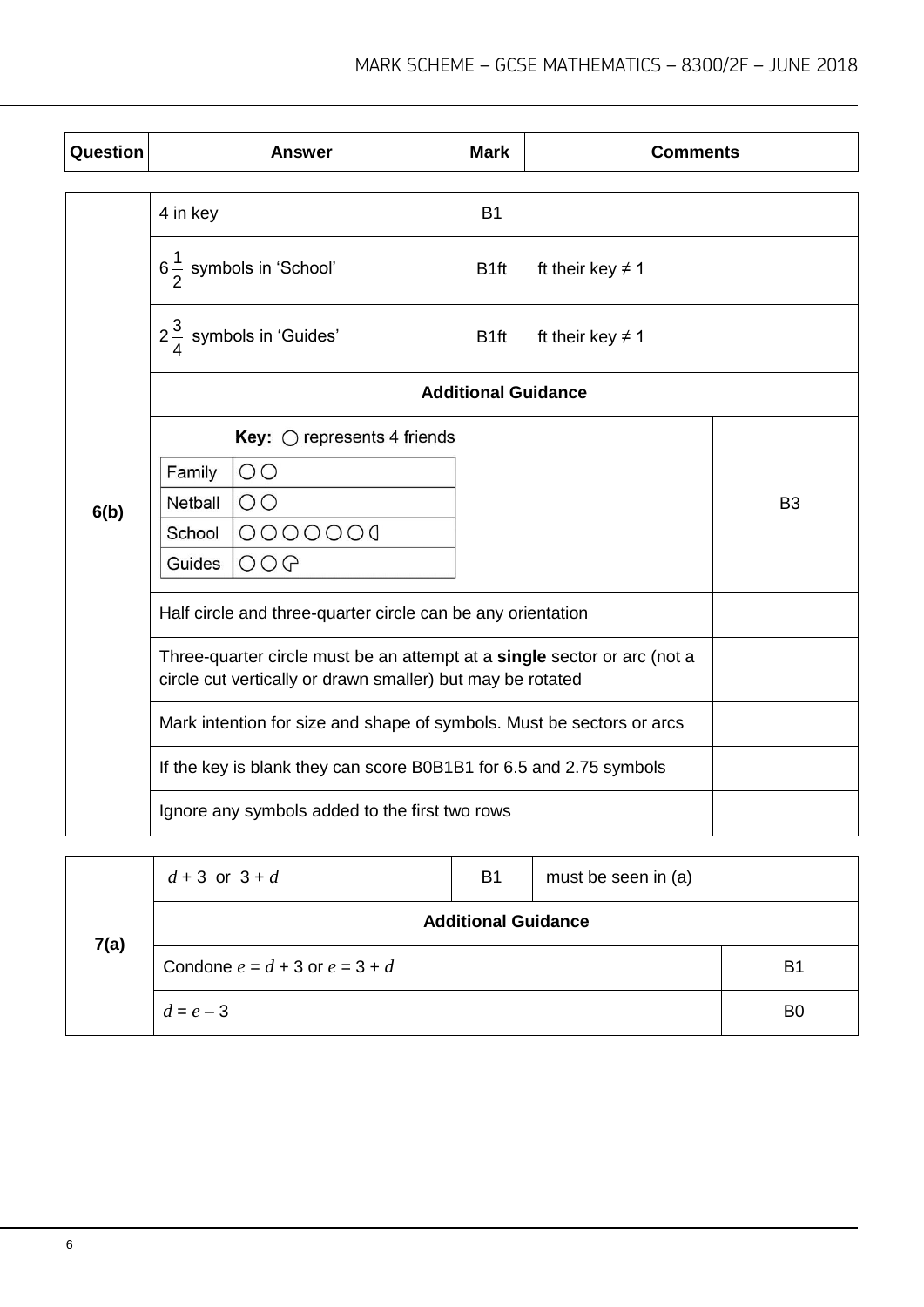| Question | <b>Answer</b>              | <b>Mark</b> | <b>Comments</b>     |                |
|----------|----------------------------|-------------|---------------------|----------------|
|          |                            |             |                     |                |
|          | $d-5$                      | <b>B1</b>   | must be seen in (b) |                |
| 7(b)     | <b>Additional Guidance</b> |             |                     |                |
|          | Condone $f = d - 5$        |             |                     | <b>B1</b>      |
|          | $d = f + 5$                |             |                     | B <sub>0</sub> |

|      | their $(d + 3)$ – their $(d - 5)$                                                                                                                                                                                                             |                  | oe eg $d + 3 - d + 5$ or $3 + d + 5 - d$                                                                                                    |              |  |
|------|-----------------------------------------------------------------------------------------------------------------------------------------------------------------------------------------------------------------------------------------------|------------------|---------------------------------------------------------------------------------------------------------------------------------------------|--------------|--|
|      | or<br>$3 - -5$<br>or<br>chooses values for $d$ , $e$ and $f$ with $e$ 3<br>more than $d$ and $f$ 5 less than $d$ and<br>subtracts $f$ from $e$<br>or<br>chooses values for $e$ and $f$ with $e$ 8<br>more than $f$ and subtracts $f$ from $e$ | M1               | ft their expressions in (a) and (b) if both in<br>terms of $d$ and at least one has a<br>numerical term<br>may be implied by eg $f = e - 8$ |              |  |
|      | 8                                                                                                                                                                                                                                             | A <sub>1ft</sub> | correct or ft their expressions in (a) and (b)<br>if both in terms of $d$ and at least one has a<br>numerical term                          |              |  |
| 7(c) | <b>Additional Guidance</b>                                                                                                                                                                                                                    |                  |                                                                                                                                             |              |  |
|      | 8                                                                                                                                                                                                                                             |                  |                                                                                                                                             | <b>M1A1</b>  |  |
|      | $(d = 10)$ , $e = 13$ and $f = 5$ and $13 - 5$                                                                                                                                                                                                | M <sub>1</sub>   |                                                                                                                                             |              |  |
|      | Only condone missing brackets if recovered                                                                                                                                                                                                    |                  |                                                                                                                                             |              |  |
|      | $d+3-d-5$ and no recovery                                                                                                                                                                                                                     | M <sub>0</sub>   |                                                                                                                                             |              |  |
|      | $d+3-d-5$ and answer 8                                                                                                                                                                                                                        | <b>M1A1</b>      |                                                                                                                                             |              |  |
|      | $d + 3$ in (a), $5 - d$ in (b) and $2d - 2$ in (c)                                                                                                                                                                                            | (B1B0)M1A1ft     |                                                                                                                                             |              |  |
|      | 3d in (a), $d - 5$ in (b) and 2d + 5 in (c)                                                                                                                                                                                                   |                  |                                                                                                                                             | (B0B1)M1A1ft |  |
|      | 3d in (a), $-5d$ in (b) and 8d in (c)                                                                                                                                                                                                         |                  |                                                                                                                                             | (B0B0)M0A0   |  |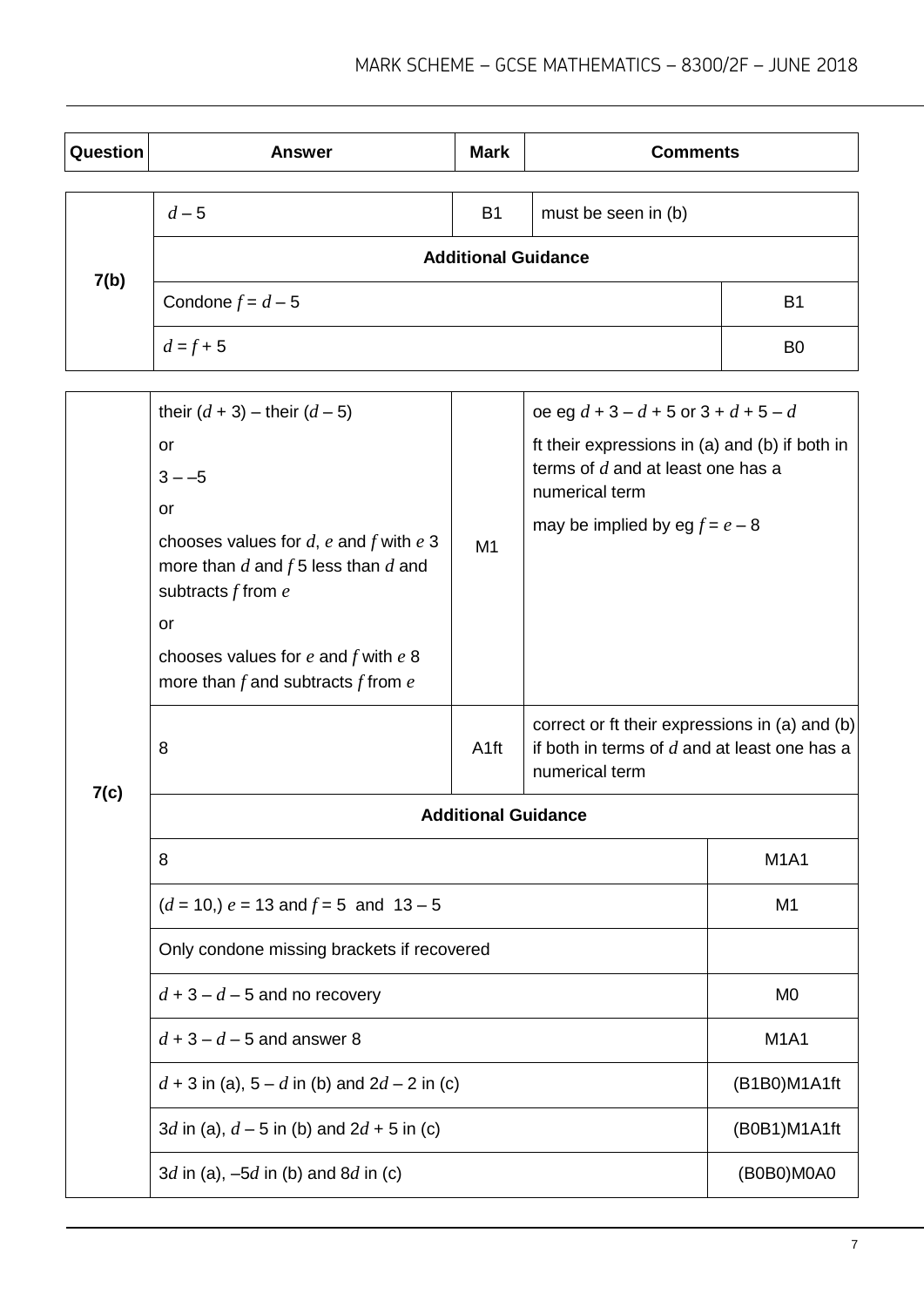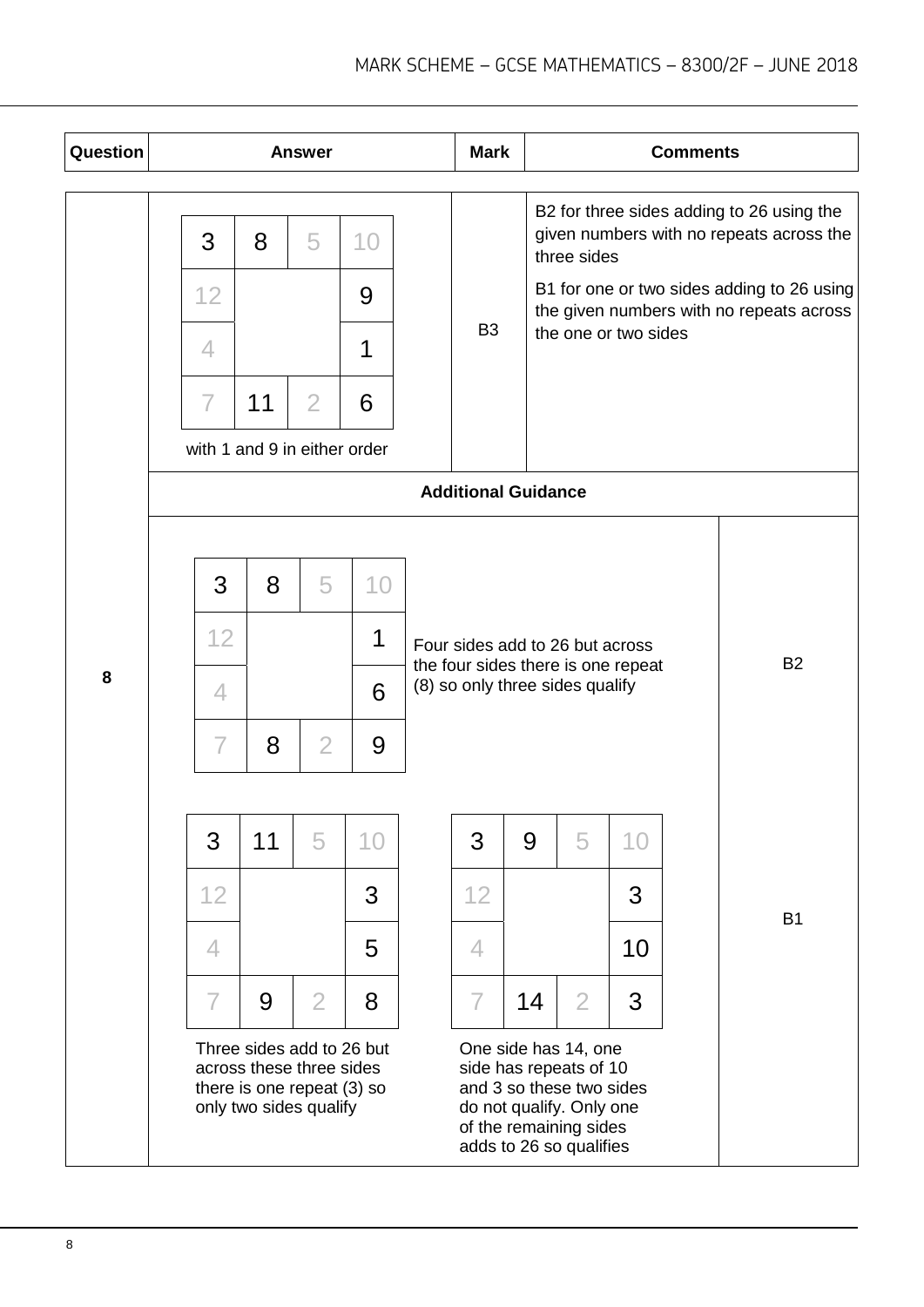| Question         | <b>Answer</b>                                                                                    | <b>Mark</b>        | <b>Comments</b>                                             |        |
|------------------|--------------------------------------------------------------------------------------------------|--------------------|-------------------------------------------------------------|--------|
|                  | <b>Alternative method 1</b>                                                                      |                    |                                                             |        |
|                  | $5 \times 12 \times 2.5$ or 150<br>or<br>$8 \times 2.5$ or 20                                    | M1                 | oe<br>eg $2.5 + 2.5 + 2.5 + 2.5 + 2.5 + 2.5 + 2.5 +$<br>2.5 |        |
|                  | $5 \times 12 \times 2.5 + 8 \times 2.5$<br>or $150 + 20$                                         | M <sub>1</sub> dep |                                                             |        |
|                  | 170                                                                                              | A <sub>1</sub>     |                                                             |        |
|                  | <b>Alternative method 2</b>                                                                      |                    |                                                             |        |
|                  | $5 \times 12 + 8$ or 68                                                                          | M <sub>1</sub>     |                                                             |        |
|                  | their 68 $\times$ 2.5                                                                            | M1dep              |                                                             |        |
| $\boldsymbol{9}$ | 170                                                                                              | A1                 |                                                             |        |
|                  | <b>Alternative method 3</b>                                                                      |                    |                                                             |        |
|                  | $[5.66, 5.67] \times 12$ or [67.92, 68.04]<br>or<br>$[5.66, 5.67] \times 2.5$ or [14.15, 14.175] | M1                 | oe                                                          |        |
|                  | $[5.66, 5.67] \times 12 \times 2.5$<br>or [169.8, 170.1]                                         | M <sub>1</sub> dep | oe                                                          |        |
|                  | 170                                                                                              | A1                 |                                                             |        |
|                  | <b>Additional Guidance</b>                                                                       |                    |                                                             |        |
|                  | Use of 5.8 is an incorrect method<br>eg $5.8 \times 12 = 69.6$ and $69.6 \times 2.5 = 174$       |                    |                                                             | M0M0A0 |

|    | O                          | B <sub>1</sub> |  |
|----|----------------------------|----------------|--|
| 10 | <b>Additional Guidance</b> |                |  |
|    |                            |                |  |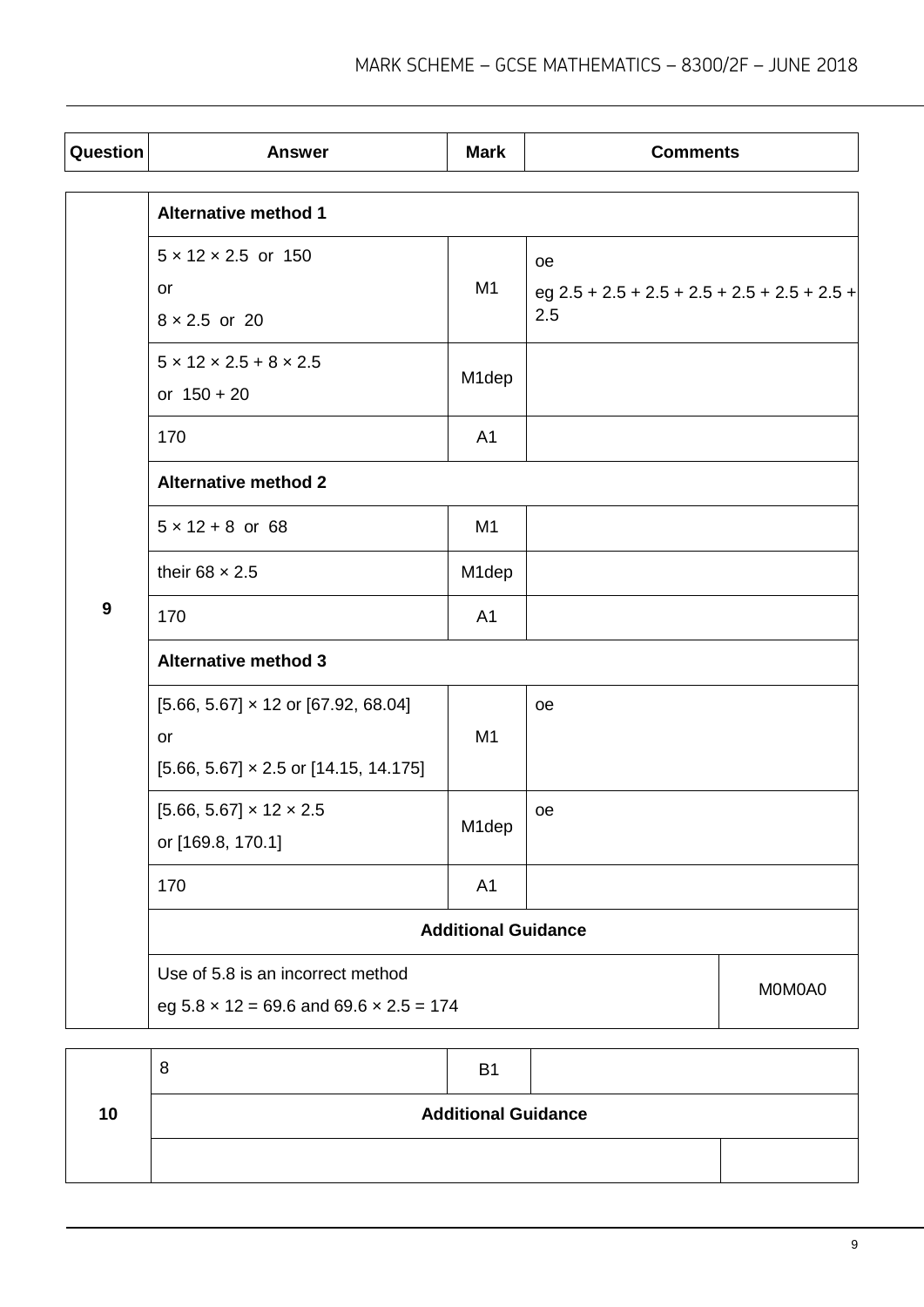| Question | <b>Answer</b>                                                                                                                | <b>Mark</b>        | <b>Comments</b>                                                                                                                                                     |               |  |
|----------|------------------------------------------------------------------------------------------------------------------------------|--------------------|---------------------------------------------------------------------------------------------------------------------------------------------------------------------|---------------|--|
|          | Any one of<br>123660 1339(65) 1442(70)<br>1545(75) 164880 1751(85)<br>185490 195795                                          | M <sub>1</sub>     | must be evaluated correctly<br>number pairs may be shown separately eg<br>$15 \times 3 = 45$ (and $15 \times 5 = 75$ )<br>$16 \times 3 = 48$ and $16 \times 5 = 80$ |               |  |
|          | At least two of<br>123660 1339(65) 1442(70)<br>1545(75) 164880 1751(85)<br>185490 195795<br>or<br>18 and 54 and 90           | M <sub>1</sub> dep | must be evaluated correctly<br>number pairs may be shown separately                                                                                                 |               |  |
| 11       | 185490                                                                                                                       | A <sub>1</sub>     |                                                                                                                                                                     |               |  |
|          | <b>Additional Guidance</b>                                                                                                   |                    |                                                                                                                                                                     |               |  |
|          | 185490                                                                                                                       |                    |                                                                                                                                                                     | <b>M1M1A1</b> |  |
|          | The digits in brackets are not required for the M marks as duplication has<br>already been shown but if seen must be correct |                    |                                                                                                                                                                     |               |  |
|          | Answer 18 54 90 18 54 90                                                                                                     | <b>M2A1</b>        |                                                                                                                                                                     |               |  |
|          | 185490 written in first three spaces with nothing else on the answer line                                                    |                    |                                                                                                                                                                     | <b>M2A1</b>   |  |
|          | 185490 written in first three spaces followed by other numbers                                                               |                    |                                                                                                                                                                     | <b>M2A0</b>   |  |
|          | For the final mark do not accept miscopies to the answer line                                                                |                    |                                                                                                                                                                     |               |  |

|    | 315                        | B <sub>1</sub> |  |  |
|----|----------------------------|----------------|--|--|
| 12 | <b>Additional Guidance</b> |                |  |  |
|    |                            |                |  |  |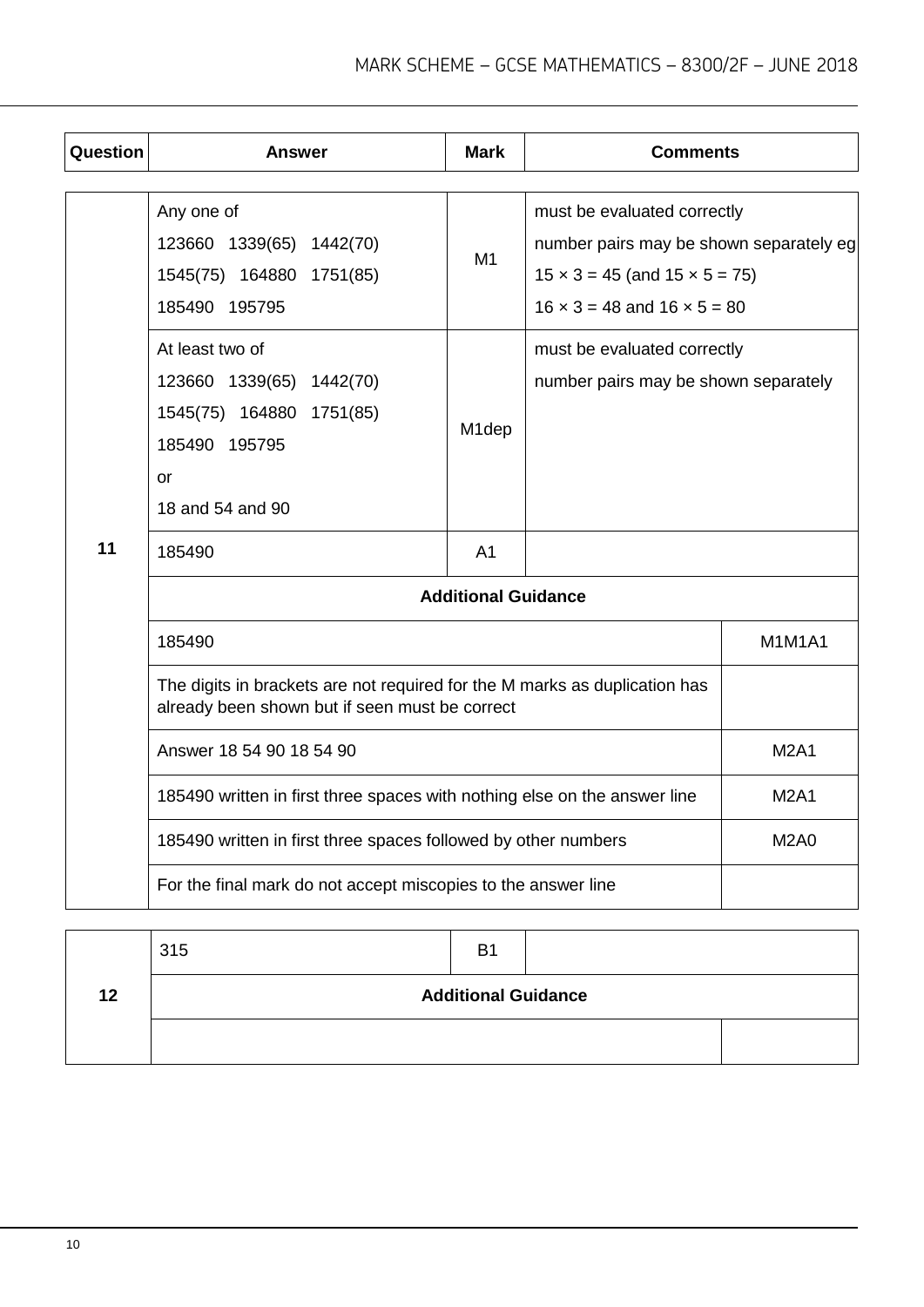| Question | <b>Answer</b>                                                        | <b>Mark</b>    | <b>Comments</b> |             |
|----------|----------------------------------------------------------------------|----------------|-----------------|-------------|
|          |                                                                      |                |                 |             |
|          | $1.5 \times 7 + 0.5$ or $10.5 + 0.5$                                 | M1             | <sub>oe</sub>   |             |
|          | 11                                                                   | A <sub>1</sub> |                 |             |
|          | <b>Additional Guidance</b>                                           |                |                 |             |
| 13(a)    | $1.5 \times 7 = 10.5$ and $0.5 \times 7 = 3.5$ and $10.5 + 3.5 = 14$ |                |                 | M0A0        |
|          | $7 \times 1.5r + 0.5$                                                | M0A0           |                 |             |
|          | $7 \times 1.5r + 0.5$ and answer 11r                                 | M0A0           |                 |             |
|          | $7 \times 1.5r + 0.5$ and answer 11 (has recovered)                  |                |                 | <b>M1A1</b> |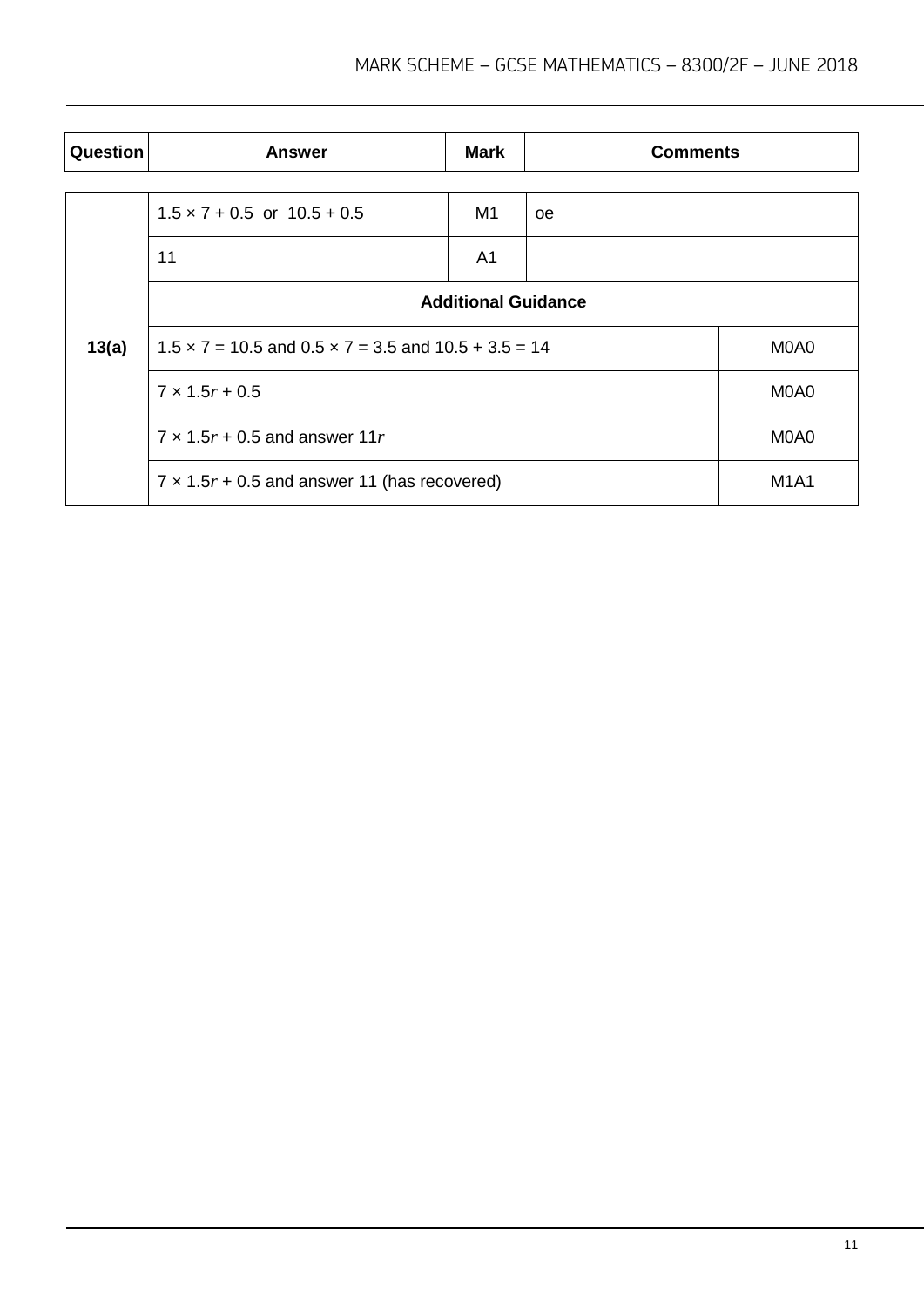| Question | <b>Answer</b>                                                                                                           | <b>Mark</b>                | <b>Comments</b>                     |        |
|----------|-------------------------------------------------------------------------------------------------------------------------|----------------------------|-------------------------------------|--------|
|          | <b>Alternative method 1</b>                                                                                             |                            |                                     |        |
|          | $20 - 0.5$ or 19.5<br>or<br>$r = \frac{w - 0.5}{1.5}$                                                                   | M1                         | oe<br>oe                            |        |
|          | their $19.5 \div 1.5$                                                                                                   | M1dep                      | $(20 - 0.5) \div 1.5$ is M2         |        |
|          | 13<br>A <sub>1</sub>                                                                                                    |                            |                                     |        |
|          | <b>Alternative method 2</b>                                                                                             |                            |                                     |        |
|          | $20$ – their 11 from part (a)<br>M1<br>or 9                                                                             |                            | implied by '6 extra cups (of rice)' |        |
| 13(b)    | 7 + (their $9 \div 1.5$ ) or $7 + 6$                                                                                    | M <sub>1</sub> dep         |                                     |        |
|          | 13                                                                                                                      | A <sub>1</sub>             |                                     |        |
|          |                                                                                                                         | <b>Additional Guidance</b> |                                     |        |
|          | 13 from incorrect working<br>eg rounding $20 \div 1.5 = 13$<br>eg scaling 11 and rounding ie $20 \div 11 \times 7 = 13$ |                            | M0M0A0                              |        |
|          | Brackets omitted ie $20 - 0.5 \div 1.5$ , unless recovered                                                              |                            | M0M0A0                              |        |
|          | $1.5 \times 13 + 0.5 = 20$ , unless 13 selected                                                                         |                            |                                     | M1M1A0 |
|          | $1.5 \times 13 = 19.5$ , unless 13 selected                                                                             |                            |                                     | M1M1A0 |
|          | Trial and improvement, unless answer 13                                                                                 |                            |                                     | M0M0A0 |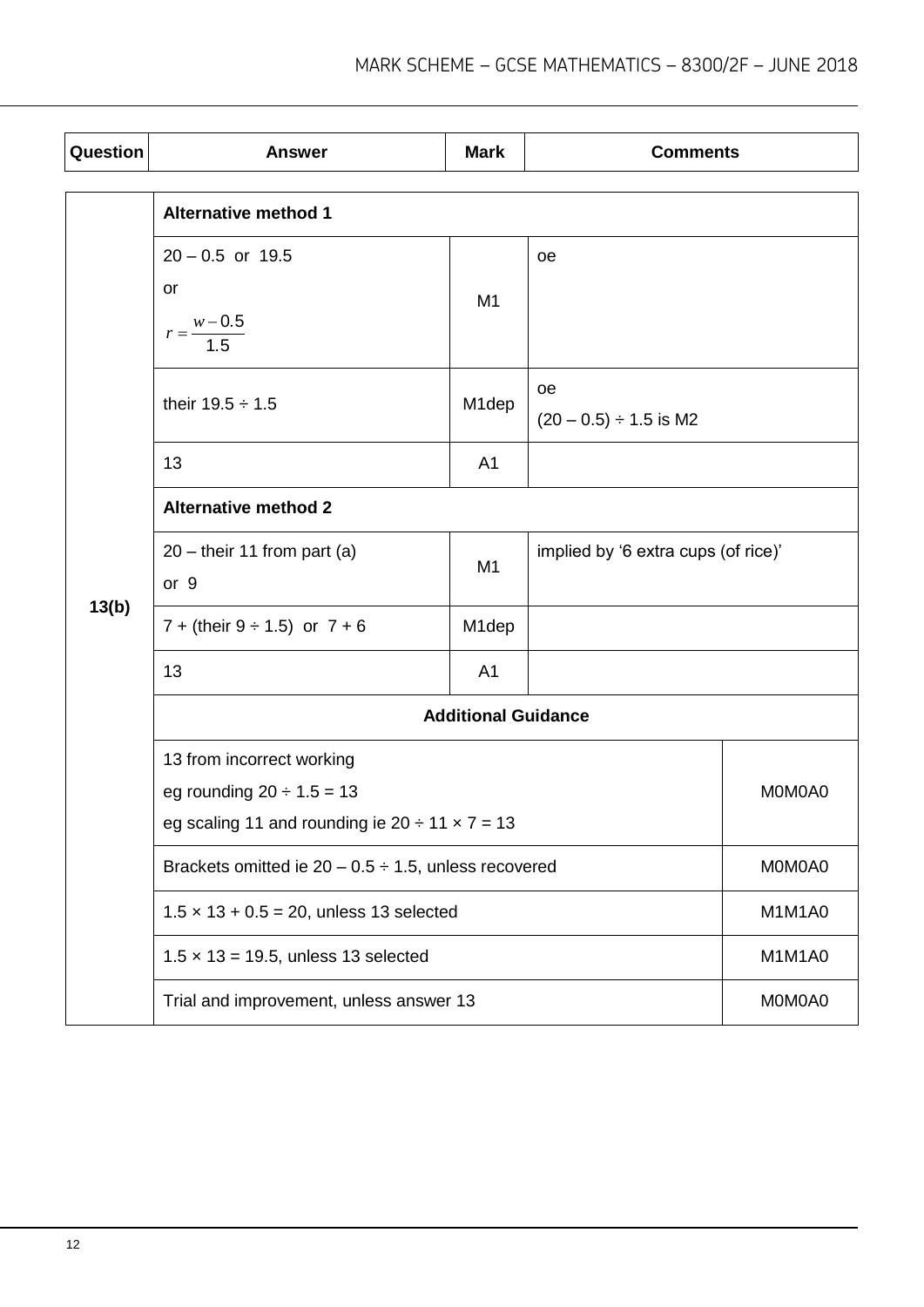| Question | <b>Answer</b>                                             | <b>Mark</b> | <b>Comments</b> |                |
|----------|-----------------------------------------------------------|-------------|-----------------|----------------|
|          |                                                           |             |                 |                |
|          | 2950.2745(00)                                             | <b>B1</b>   |                 |                |
|          | <b>Additional Guidance</b>                                |             |                 |                |
| 14(a)    | 2'950.2745 or 2,950.2745                                  |             |                 | B1             |
|          | 2.950.2745                                                |             |                 | B <sub>0</sub> |
|          | Allow correct rounding or truncation once full value seen |             |                 |                |

|       | 10 or $10^2$ or 100 or 30                                                                                                                      | M1                 |                                              |               |
|-------|------------------------------------------------------------------------------------------------------------------------------------------------|--------------------|----------------------------------------------|---------------|
|       | $10 \times 10 \times 30$ or $10^2 \times 30$<br>or $100 \times 30$                                                                             | M <sub>1</sub> dep |                                              |               |
|       | $10 \times 10 \times 30 = 3000$ and Sensible<br>or<br>$10^2 \times 30 = 3000$ and Sensible<br><b>or</b><br>$100 \times 30 = 3000$ and Sensible | A <sub>1ft</sub>   | ft their answer to part (a) for the decision |               |
| 14(b) | <b>Additional Guidance</b>                                                                                                                     |                    |                                              |               |
|       | 3000 (and Sensible) with no working                                                                                                            |                    |                                              | M0M0A0        |
|       | Their decision must be based on part (a) unless new calculation shown<br>in part (b)                                                           |                    |                                              |               |
|       | $10^2 \times 30 = 3000$ and $10^2 \times 29 = 2900$ and Sensible                                                                               |                    |                                              |               |
|       | $10^2 \times 30$ and $10^2 \times 29$ and Sensible                                                                                             |                    |                                              | <b>M1M1A0</b> |
|       | $10^2 \times 29 = 2900$ and Sensible                                                                                                           |                    |                                              | M1M0A0        |
|       | ft should be Sensible if their part (a) is 3000 to 1sf or vice versa<br>eg (a) 295.02745 (b) $10 \times 10 \times 30 = 3000$ and Not sensible  |                    |                                              | (B0)M1M1A1ft  |
|       |                                                                                                                                                |                    |                                              |               |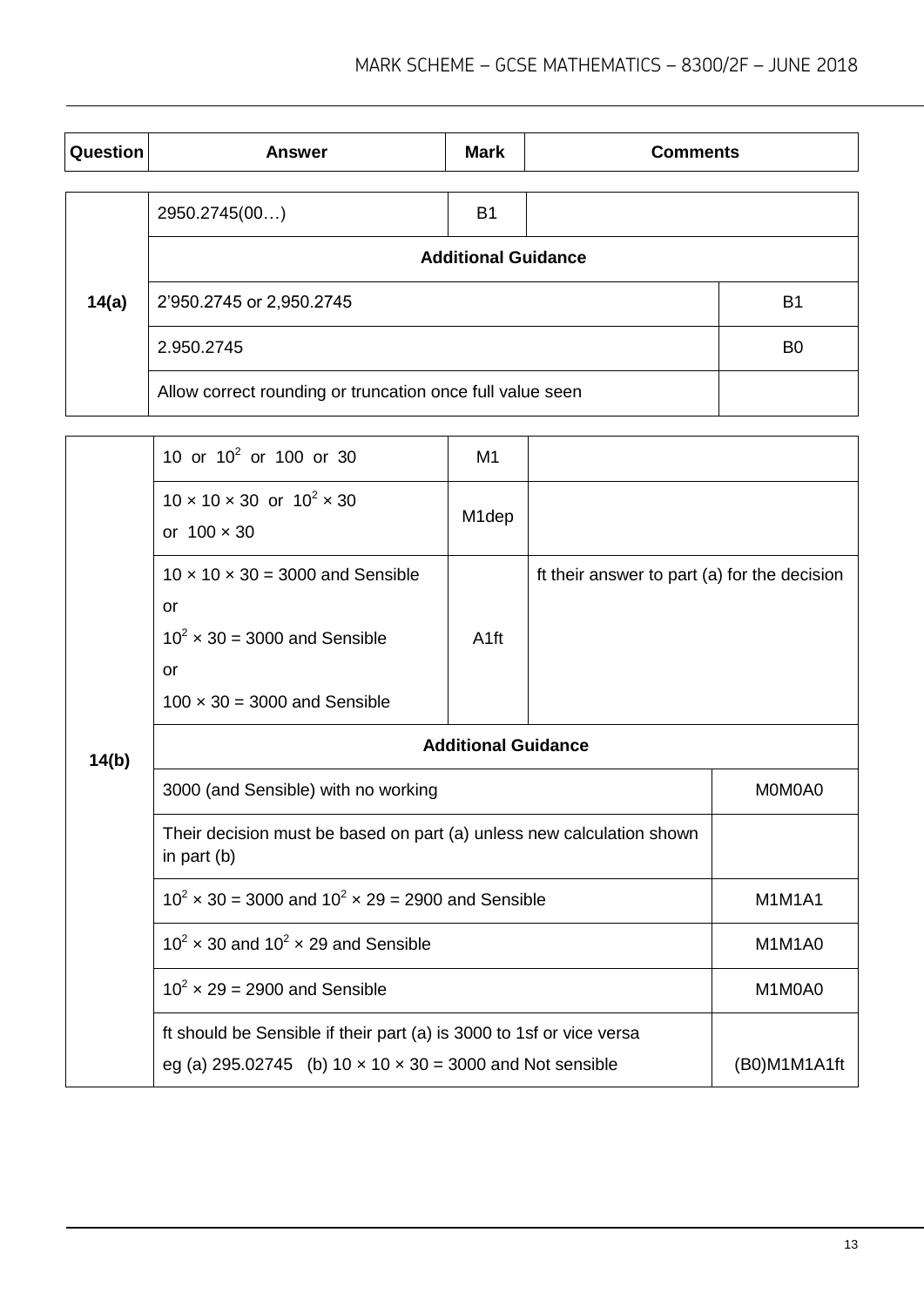| Question | <b>Answer</b>                                                                                  | <b>Mark</b>        | <b>Comments</b>                                                                                                                      |  |
|----------|------------------------------------------------------------------------------------------------|--------------------|--------------------------------------------------------------------------------------------------------------------------------------|--|
|          | Any two of $(-2, -9)$ , $(-1, -7)$ , $(0, -5)$ ,<br>$(1, -3), (2, -1), (3, 1), (4, 3), (5, 5)$ | M <sub>1</sub>     | gives at least two correct pairs of<br>coordinates, may be in a table<br>implied by points plotted<br>$\pm \frac{1}{2}$ small square |  |
| 15(a)    | At least two correct points plotted<br>or<br>at least two of their points plotted<br>correctly | M <sub>1</sub> dep | implied by correct line which does not<br>have to extend from $x = -2$ to $x = 5$<br>$\pm \frac{1}{2}$ small square                  |  |
|          | Correct line from $(-2, -9)$ to $(5, 5)$                                                       | A <sub>1</sub>     | $\pm \frac{1}{2}$ small square<br>ignore ends of line outside [-2, 5]                                                                |  |
|          | <b>Additional Guidance</b>                                                                     |                    |                                                                                                                                      |  |
|          | Ignore extra points that are incorrect                                                         |                    |                                                                                                                                      |  |

|       | 3                                                                                                                                               | B <sub>1ft</sub> | correct or ft the intersection of their graph<br>with the given graph<br>$\pm \frac{1}{2}$ small square |                  |
|-------|-------------------------------------------------------------------------------------------------------------------------------------------------|------------------|---------------------------------------------------------------------------------------------------------|------------------|
|       | <b>Additional Guidance</b>                                                                                                                      |                  |                                                                                                         |                  |
| 15(b) | Answer 3 with or without correct graph                                                                                                          |                  |                                                                                                         | B <sub>1</sub>   |
|       | Answer $(3, 1)$                                                                                                                                 |                  |                                                                                                         | B0               |
|       | Answer $(x =) 3, y = 1$                                                                                                                         |                  |                                                                                                         | B <sub>1</sub>   |
|       | If their graph intersects the given graph at more than one point they need<br>to give the correct $x$ -coordinate of each point of intersection |                  |                                                                                                         | B <sub>1ft</sub> |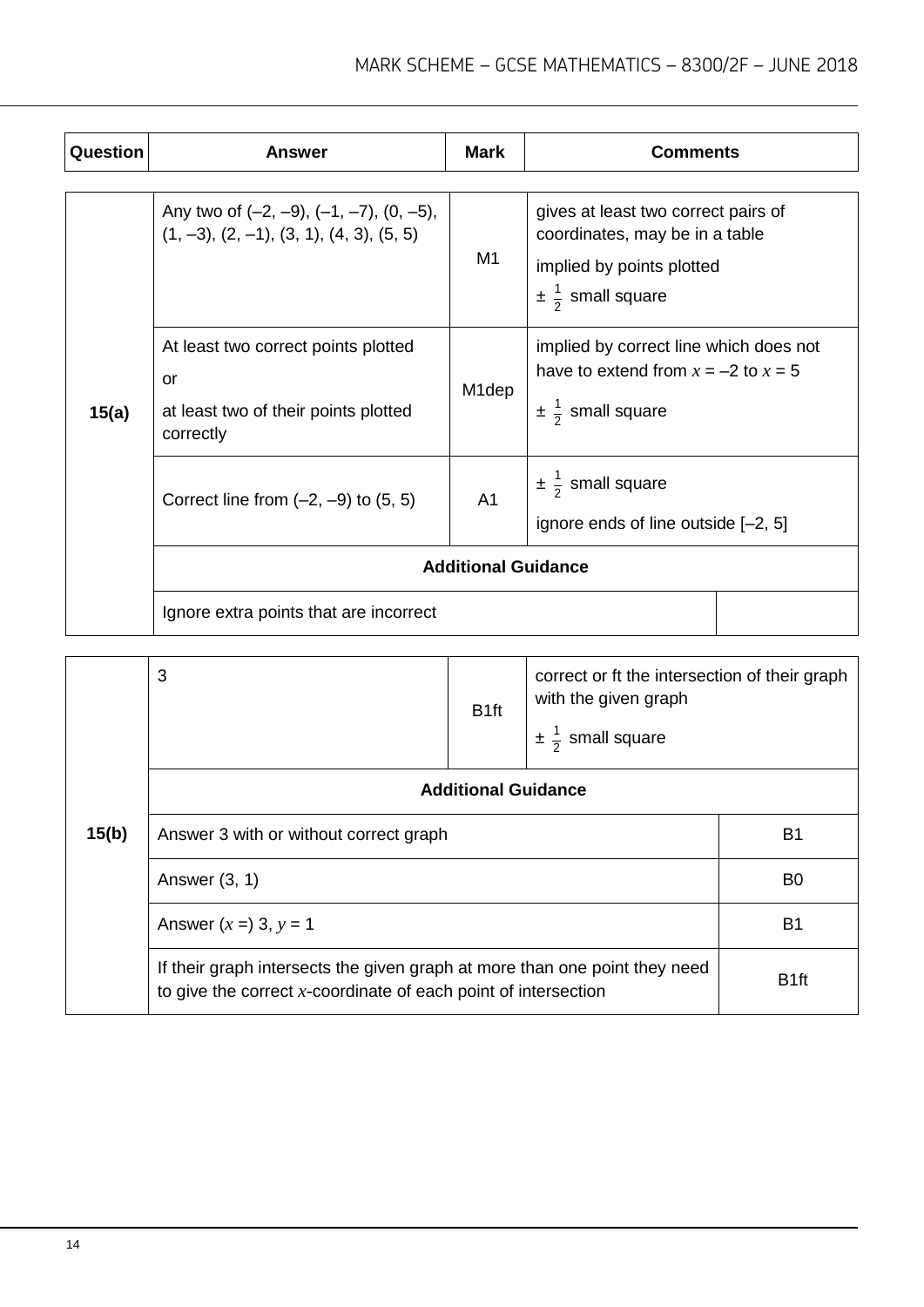| <b>Question</b>                                                                         | <b>Answer</b>                             | <b>Mark</b>        | <b>Comments</b>                           |                    |  |
|-----------------------------------------------------------------------------------------|-------------------------------------------|--------------------|-------------------------------------------|--------------------|--|
|                                                                                         |                                           |                    |                                           |                    |  |
|                                                                                         | $180 \div 3$ or 60                        | M1                 | $oe$ eg 60 + 60 + 60 = 180                |                    |  |
|                                                                                         | $(180 - 28) \div 2$ or $152 \div 2$ or 76 | M <sub>1</sub>     | $oe$ eg 76 + 76 + 28 = 180                |                    |  |
|                                                                                         | 180 – their 60 – their 76                 | M <sub>1</sub> dep | oe eg $44 + 60 + 76 = 180$<br>dep on M1M1 |                    |  |
| 16(a)                                                                                   | 44                                        | A <sub>1</sub>     |                                           |                    |  |
|                                                                                         | <b>Additional Guidance</b>                |                    |                                           |                    |  |
| 60 or 76 seen in appropriate place on diagram or in working scores one<br>mark for each |                                           |                    |                                           |                    |  |
|                                                                                         | Answer 44 not from wrong working          |                    |                                           | <b>M3A1</b>        |  |
|                                                                                         | $180 - 28 \div 2$ unless recovered        |                    |                                           | 2nd M <sub>0</sub> |  |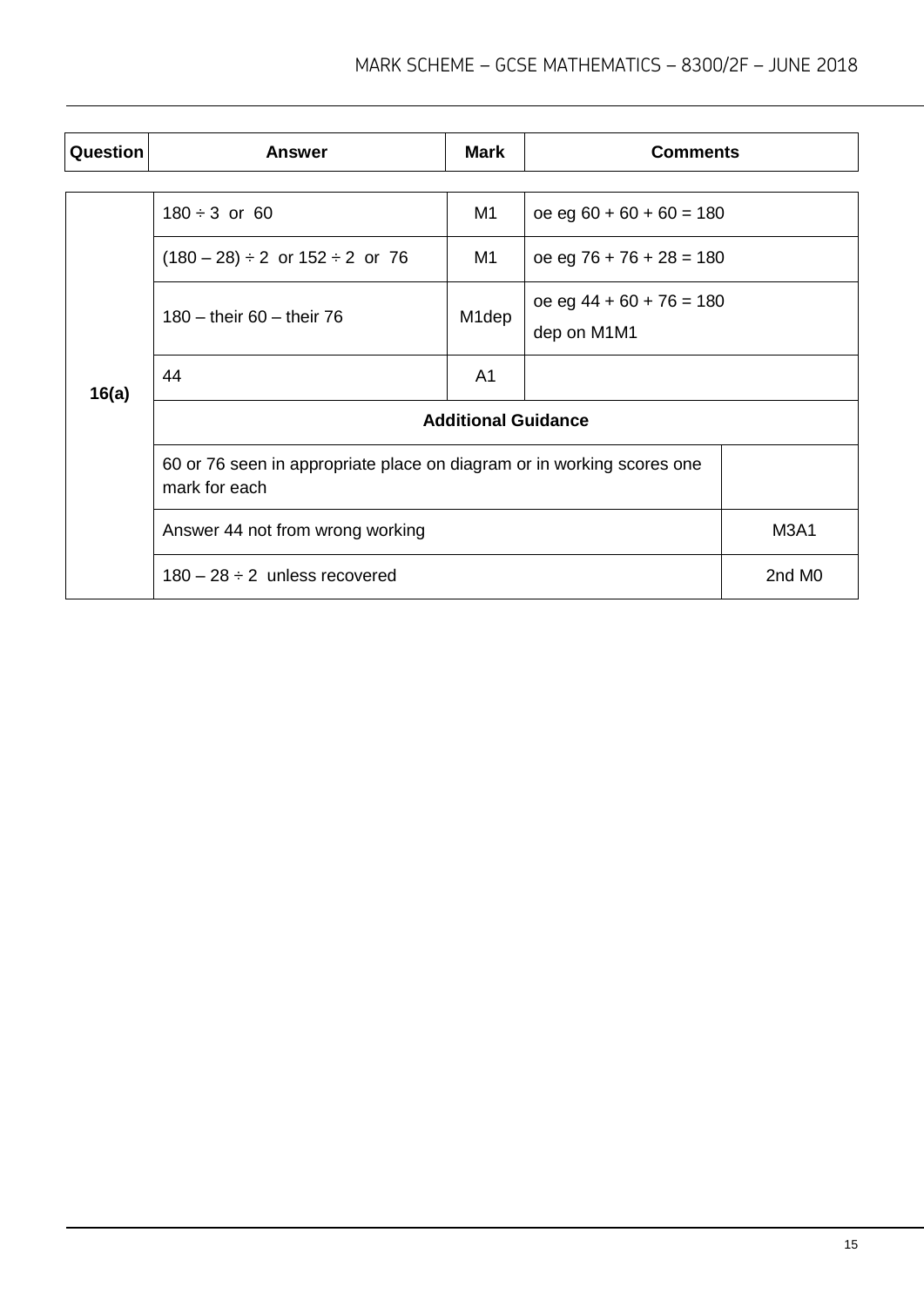| Question | Answer                                                                                   | <b>Mark</b>    | <b>Comments</b>                                     |                |
|----------|------------------------------------------------------------------------------------------|----------------|-----------------------------------------------------|----------------|
|          |                                                                                          |                |                                                     |                |
|          | No and gives correct reason                                                              |                | eg                                                  |                |
|          |                                                                                          |                | it should be $180 - (360 \div 8)$                   |                |
|          |                                                                                          |                | it should be $1080 \div 8$                          |                |
|          |                                                                                          | <b>B1</b>      | this gives the exterior (not the interior)<br>angle |                |
|          |                                                                                          |                | it should be obtuse not acute                       |                |
|          |                                                                                          |                | accept any unambiguous indication of No             |                |
|          | <b>Additional Guidance</b>                                                               |                |                                                     |                |
|          | A correct reason may be                                                                  |                |                                                     |                |
|          | 1. showing a correct method<br>2. correction of her method (error and replacement shown) |                |                                                     |                |
|          | 3. correction of her answer (answer and replacement shown)                               |                |                                                     |                |
|          | No, It should be 135 not 45                                                              | <b>B1</b>      |                                                     |                |
|          | No, It should be 1080 not 360                                                            | <b>B1</b>      |                                                     |                |
| 16(b)    | No, because the interior angles should be 1080 not 360                                   | <b>B1</b>      |                                                     |                |
|          | No, she needs to subtract her answer from 180                                            | <b>B1</b>      |                                                     |                |
|          | No, $((8 - 2) \times 180) \div 8$                                                        | <b>B1</b>      |                                                     |                |
|          | No, it should be $((n-2) \times 180) \div 8$ (doesn't use $n = 8$ )                      | B <sub>0</sub> |                                                     |                |
|          | Any numbers quoted must be correct but ignore other non-contradictory<br>statements      |                |                                                     |                |
|          | eg No, It should be 720. She's worked out the exterior angle                             |                |                                                     | B <sub>0</sub> |
|          | No, There's not 360 in an octagon or<br>No, Angles in an octagon do not add up to 360    | B <sub>0</sub> |                                                     |                |
|          |                                                                                          |                |                                                     |                |
|          | No, Interior angles add up to more than 360                                              |                |                                                     | B <sub>0</sub> |
|          | No, It should be 135                                                                     |                |                                                     | B <sub>0</sub> |
|          | No, It should be 1080                                                                    |                |                                                     | B <sub>0</sub> |
|          | No, 45 is the outside angle                                                              |                |                                                     | B <sub>0</sub> |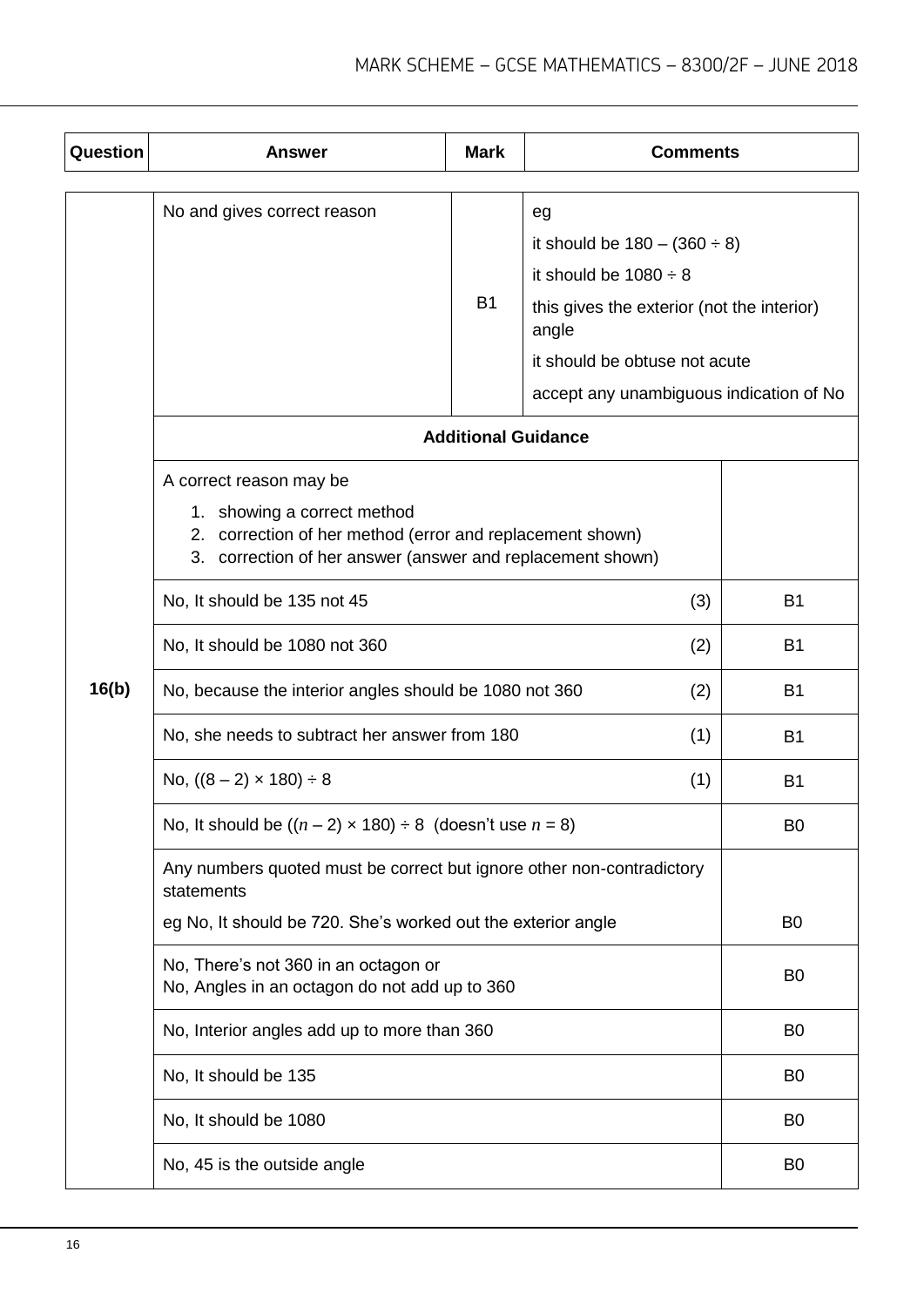| Question | <b>Answer</b> | <b>Mark</b>                | <b>Comments</b> |
|----------|---------------|----------------------------|-----------------|
|          |               |                            |                 |
|          | 270           | <b>B1</b>                  |                 |
| 17(a)    |               | <b>Additional Guidance</b> |                 |
|          |               |                            |                 |

|       | Alternative method 1 (working in cm)                                                          |                    |                                                                                    |  |  |
|-------|-----------------------------------------------------------------------------------------------|--------------------|------------------------------------------------------------------------------------|--|--|
|       | [6.3, 6.7]                                                                                    | <b>B1</b>          | implied by 1300                                                                    |  |  |
|       | $[2.5, 2.9]$ and $[1.8, 2.2]$<br>or                                                           | <b>B1</b>          | implied by 540 and 400                                                             |  |  |
|       | [4.5, 4.9]                                                                                    |                    | implied by 940                                                                     |  |  |
|       | their $6.5 \times 200$ or 1300                                                                |                    | <b>oe</b>                                                                          |  |  |
|       | and their $2.7 \times 200$ or 540                                                             |                    | 1300 and 540 and 400 implies B2M1                                                  |  |  |
|       | and their $2 \times 200$ or 400                                                               |                    | 1300 and 940 implies B2M1                                                          |  |  |
|       | or                                                                                            |                    | distances must be exact if measurements                                            |  |  |
|       | their $6.5 \times 200$ or 1300                                                                | M1                 | not shown                                                                          |  |  |
|       | and (their $2.7 +$ their 2) $\times$ 200 or 940                                               |                    |                                                                                    |  |  |
| 17(b) | or<br>their $6.5 \times 200$ or 1300                                                          |                    |                                                                                    |  |  |
|       | and their $4.7 \times 200$ or 940                                                             |                    | if only one value used for BC from the<br>start, their 4.7 must be $>$ 4 and $<$ 6 |  |  |
|       | their 1300 - their 540 - their 400                                                            |                    | oe                                                                                 |  |  |
|       | or<br>their 1300 - their 940                                                                  | M <sub>1</sub> dep | may be implied by correct answer for their<br>distances                            |  |  |
|       |                                                                                               |                    | their 940 must be $> 800$ and $< 1200$                                             |  |  |
|       | Correct answer for their 6.5 and their<br>2.7 and their 2 with all measurements<br>seen<br>or | A <sub>1ft</sub>   | ft their measurements                                                              |  |  |
|       | Correct answer for their 6.5 and their<br>4.7 with all measurements seen                      |                    | their 4.7 must be $>$ 4 and $<$ 6                                                  |  |  |

**Mark scheme and additional guidance continues on the next page**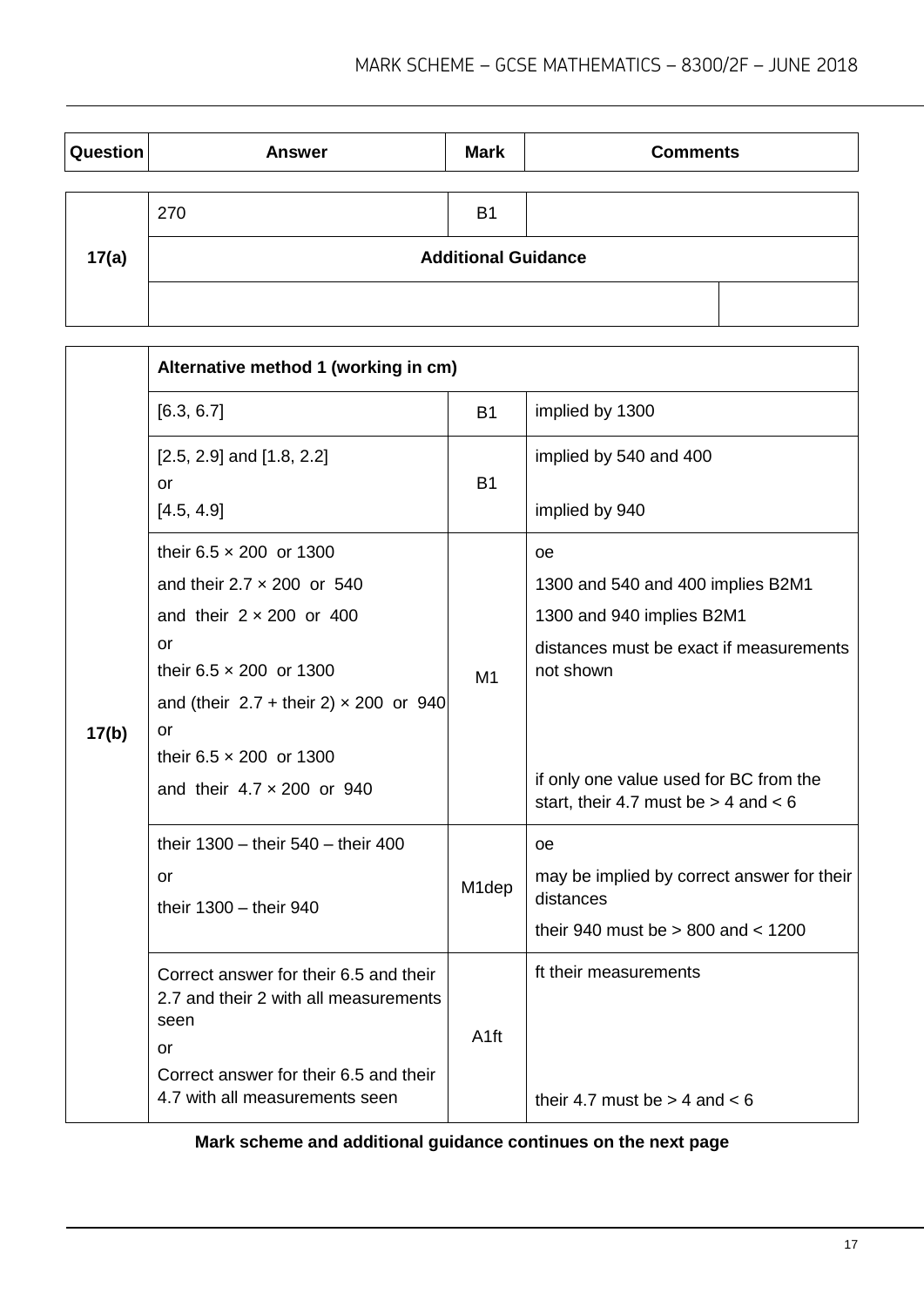| Question      | <b>Answer</b>                                                                                                                                                             | <b>Mark</b>      | <b>Comments</b>                                                                                 |              |  |
|---------------|---------------------------------------------------------------------------------------------------------------------------------------------------------------------------|------------------|-------------------------------------------------------------------------------------------------|--------------|--|
|               | Alternative method 2 (working in cm)                                                                                                                                      |                  |                                                                                                 |              |  |
|               | [6.3, 6.7]                                                                                                                                                                | B1               |                                                                                                 |              |  |
|               | $[2.5, 2.9]$ and $[1.8, 2.2]$<br>or<br>[4.5, 4.9]                                                                                                                         | <b>B1</b>        |                                                                                                 |              |  |
|               | their $6.5 -$ their $2.7 -$ their 2<br>or their $6.5 -$ their 4.7 or 1.8                                                                                                  | M1               | <b>oe</b><br>if only one value used for BC from the<br>start, their 4.7 must be $>$ 4 and $<$ 6 |              |  |
|               | their $1.8 \times 200$                                                                                                                                                    | M1dep            | oe<br>may be implied by correct answer                                                          |              |  |
| 17(b)<br>cont | Correct answer for their 6.5 and their<br>2.7 and their 2 with all measurements<br>seen<br>or<br>Correct answer for their 6.5 and their<br>4.7 with all measurements seen | A <sub>1ft</sub> | ft their measurements<br>their 4.7 must be $>$ 4 and $<$ 6                                      |              |  |
|               | <b>Additional Guidance</b>                                                                                                                                                |                  |                                                                                                 |              |  |
|               | Allow work in mm but note that they must multiply by 20 for the M1                                                                                                        |                  |                                                                                                 |              |  |
|               | Working may be on diagram                                                                                                                                                 |                  |                                                                                                 |              |  |
|               | Must show measurements to score the A mark and answer must be<br>correct for their original measurements                                                                  |                  |                                                                                                 |              |  |
|               | 1300 - 940 and answer 360 (no measurements)                                                                                                                               | B1B1M1M1A0       |                                                                                                 |              |  |
|               | 1300 - 920 and answer 380 (no measurements)                                                                                                                               | B1B0M0M0A0       |                                                                                                 |              |  |
|               | 6.5, 4.6, 1300 - 920 and answer 380                                                                                                                                       | B1B1M1M1A1ft     |                                                                                                 |              |  |
|               | 6.5, 4.2, 1300 $-$ 840 and answer 460                                                                                                                                     |                  |                                                                                                 | B1B0M1M1A1ft |  |
|               | 6.5, 2.6, 2 on diagram, $1300 - 5 \times 200$ (5 wrong for their values and<br>addition not shown)                                                                        |                  |                                                                                                 | B1B1M0M0A0ft |  |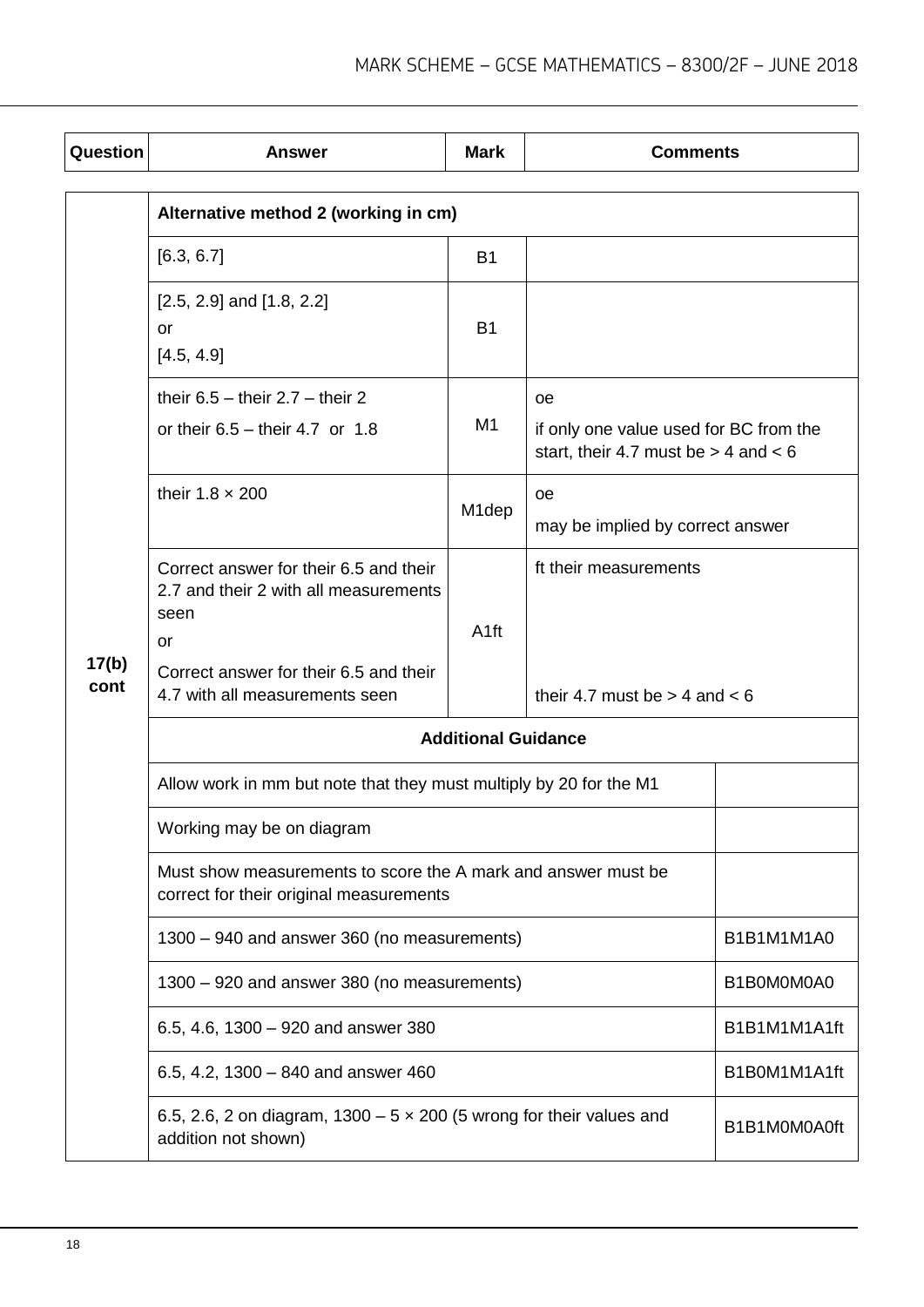| Question | <b>Answer</b>                                                      | <b>Mark</b>    | <b>Comments</b> |  |  |
|----------|--------------------------------------------------------------------|----------------|-----------------|--|--|
|          |                                                                    |                |                 |  |  |
|          | Positive                                                           | B <sub>1</sub> |                 |  |  |
| 18(a)    | <b>Additional Guidance</b>                                         |                |                 |  |  |
|          | Ignore descriptive words such as 'strong' or 'weak' or 'scattered' |                |                 |  |  |

|                                                                                                                                                                                                            | Correct straight line which passes<br>between (10, 35) and (10, 55) and<br>between (70, 135) and (70, 155) | <b>B1</b>                                                                                                                                                                                             | line must extend from 10 to 70                                                                     |        |
|------------------------------------------------------------------------------------------------------------------------------------------------------------------------------------------------------------|------------------------------------------------------------------------------------------------------------|-------------------------------------------------------------------------------------------------------------------------------------------------------------------------------------------------------|----------------------------------------------------------------------------------------------------|--------|
| Draws a vertical line from umbrella<br>sales of £60 to meet their line<br>or marks a point on their line of best<br>fit corresponding to umbrella sales of<br>£60<br>Correct value for their line<br>18(b) |                                                                                                            | M1                                                                                                                                                                                                    | their line / curve must be increasing<br>may be implied by correct value for their<br>line / curve |        |
|                                                                                                                                                                                                            | A <sub>1ft</sub>                                                                                           | ft their increasing line / curve<br>allow any reading within one vertical<br>square<br>eg if their vertical line crosses their line of<br>best fit in the first square above 125, allow<br>[125, 130] |                                                                                                    |        |
|                                                                                                                                                                                                            | <b>Additional Guidance</b>                                                                                 |                                                                                                                                                                                                       |                                                                                                    |        |
|                                                                                                                                                                                                            | No increasing line / curve drawn                                                                           |                                                                                                                                                                                                       |                                                                                                    | B0M0A0 |
|                                                                                                                                                                                                            | Mark intention for straight line for B1                                                                    |                                                                                                                                                                                                       |                                                                                                    |        |
|                                                                                                                                                                                                            | The line may go through the coordinates of the gates but must not go<br>above or below                     |                                                                                                                                                                                                       |                                                                                                    |        |
|                                                                                                                                                                                                            | Ignore any parts of the line outside the range 10 to 70                                                    |                                                                                                                                                                                                       |                                                                                                    |        |

|    | ົ<br>$x^2-4x$              | B <sub>1</sub> |  |  |
|----|----------------------------|----------------|--|--|
| 19 | <b>Additional Guidance</b> |                |  |  |
|    |                            |                |  |  |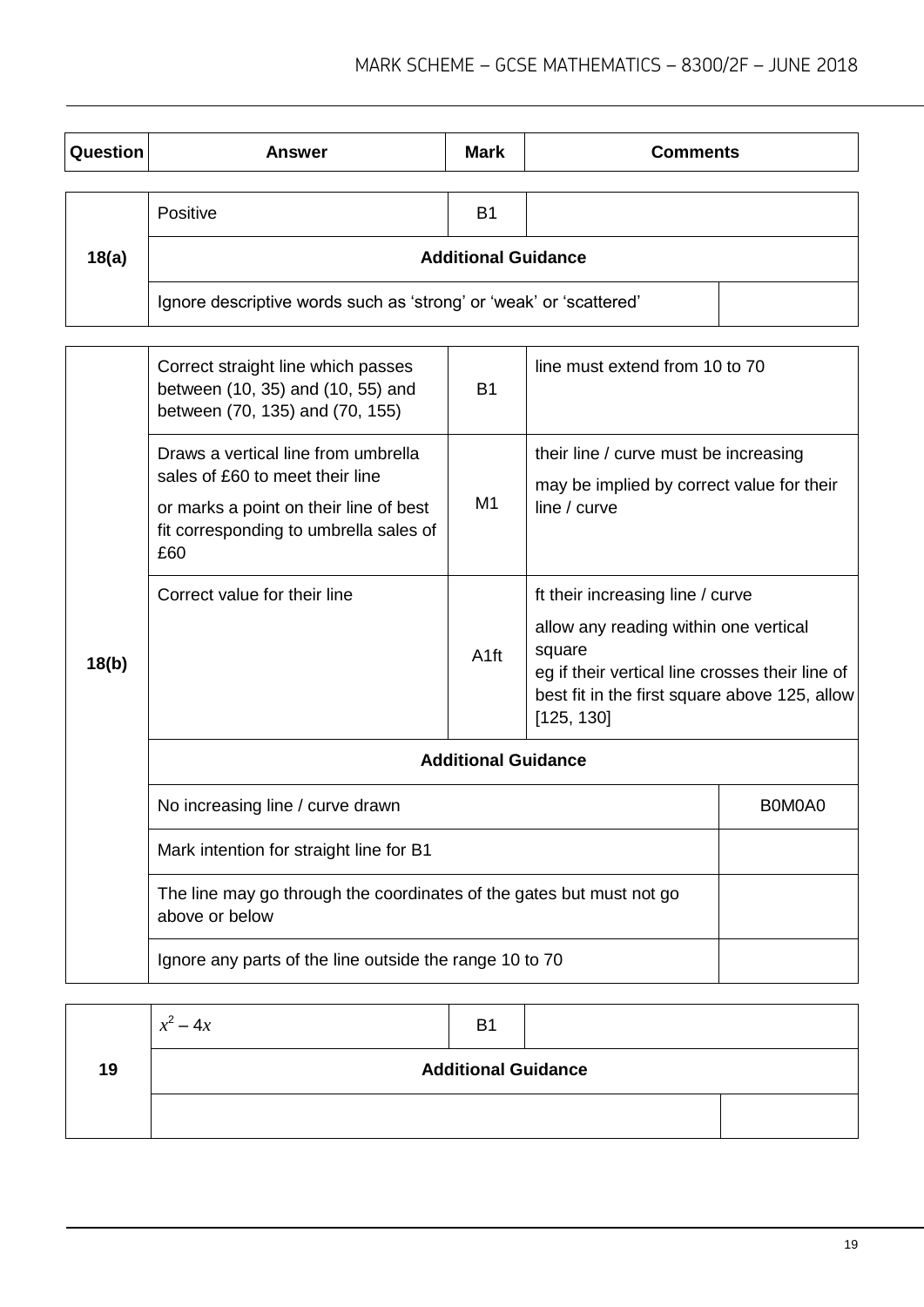| <b>Question</b> | <b>Answer</b> | <b>Mark</b>                | <b>Comments</b> |
|-----------------|---------------|----------------------------|-----------------|
|                 | 2.5           | <b>B1</b>                  |                 |
| 20              |               | <b>Additional Guidance</b> |                 |
|                 |               |                            |                 |

|       | $2 \times 4.2 \times \pi$ or 8.4 $\pi$ | M1               | oe allow [3.14, 3.142] for $\pi$                             |          |  |
|-------|----------------------------------------|------------------|--------------------------------------------------------------|----------|--|
|       | [26.376, 26.393]                       | A <sub>1</sub>   | may be implied by 26.4 as answer                             |          |  |
|       | 26.4                                   | B <sub>1ft</sub> | ft their value to at least 2 dp rounded<br>correctly to 1 dp |          |  |
| 21(a) | <b>Additional Guidance</b>             |                  |                                                              |          |  |
|       | 26.4                                   |                  |                                                              | M1A1B1ft |  |
|       | 26.3 only                              |                  |                                                              | MOA0B0ft |  |
|       | 55.4 only                              |                  |                                                              | M0A0B0ft |  |

|       | Sector drawn correctly                                           | <b>B1</b>                                                     | two radii joined at the centre of the circle |                |  |
|-------|------------------------------------------------------------------|---------------------------------------------------------------|----------------------------------------------|----------------|--|
|       | <b>Additional Guidance</b>                                       |                                                               |                                              |                |  |
|       | Mark intention                                                   |                                                               |                                              |                |  |
| 21(b) | Diameter drawn                                                   |                                                               |                                              | B <sub>1</sub> |  |
|       | Any number of sectors (eg diameter and radius drawn)             |                                                               |                                              |                |  |
|       |                                                                  | Ends of radii joined to form segment with whole sector shaded |                                              |                |  |
|       | Ends of radii joined to form segment without whole sector shaded |                                                               | B0                                           |                |  |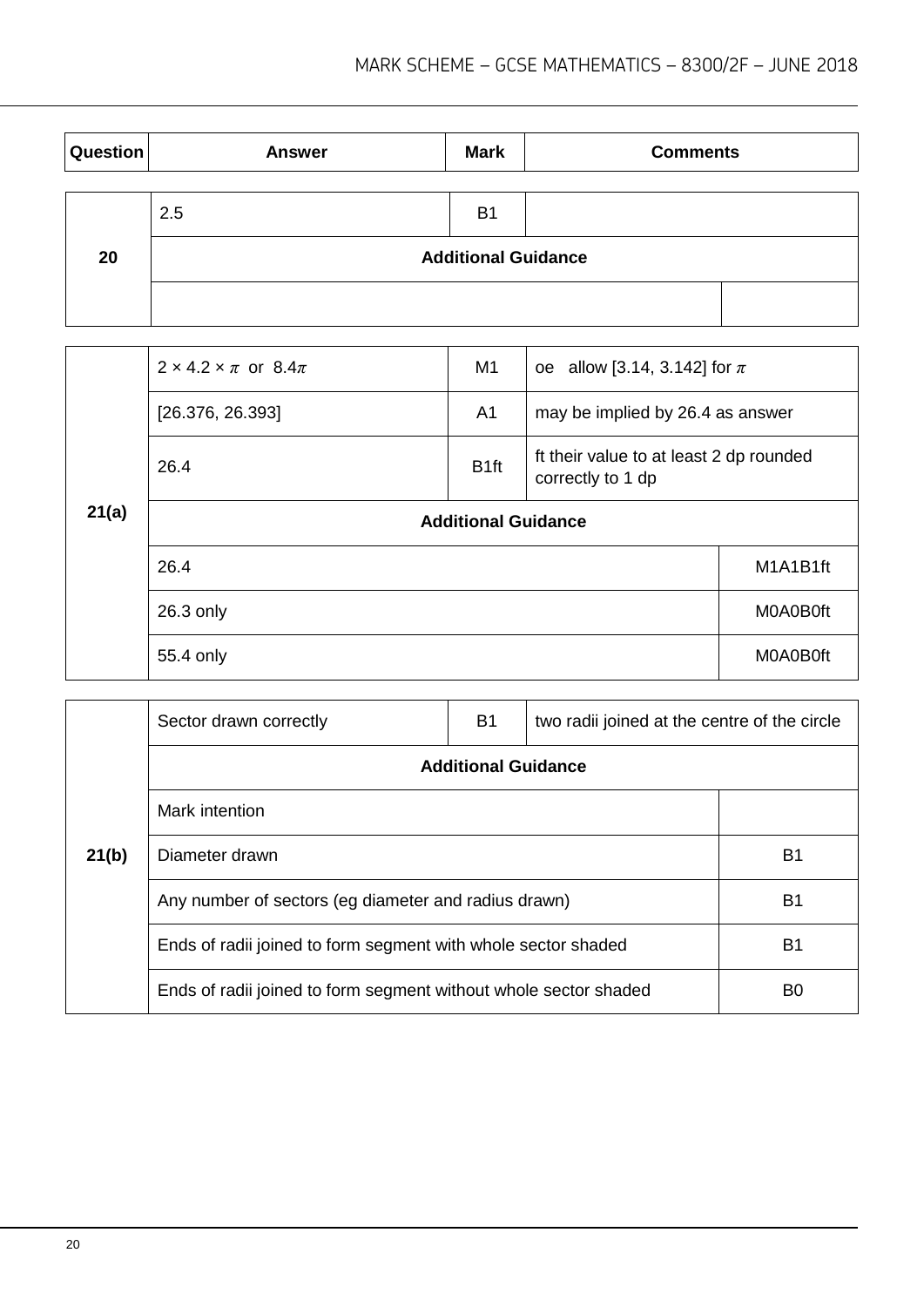| Question | <b>Answer</b>                                                                                                                                                                | <b>Mark</b>                             | <b>Comments</b>          |  |
|----------|------------------------------------------------------------------------------------------------------------------------------------------------------------------------------|-----------------------------------------|--------------------------|--|
|          |                                                                                                                                                                              |                                         |                          |  |
|          | $\frac{1}{3}$ or $\frac{2}{6}$ or 0.33 or 33.()% on<br>each top branch<br>and<br>$\frac{2}{3}$ or $\frac{4}{6}$ or 0.66 or 0.67 or<br>66.()% or 67% on each bottom<br>branch | accept any equivalent fraction, decimal |                          |  |
|          |                                                                                                                                                                              | <b>Additional Guidance</b>              |                          |  |
|          | Decimals must have at least 2 decimal places so do not accept 0.3 or 0.6<br>or 0.7                                                                                           |                                         |                          |  |
|          | Only accept the percentages shown, do not accept 30% or 60%                                                                                                                  |                                         |                          |  |
|          | Ignore working around the edge of the diagram                                                                                                                                |                                         |                          |  |
| 22(a)    | Less than 3<br>$\frac{1}{3}$                                                                                                                                                 | $\frac{1}{3}$<br>$rac{2}{3}$            | Less than 3<br>3 or more |  |
|          | 1<br>$rac{2}{3}$<br>Less than 3<br>$\ensuremath{\mathsf{3}}$<br>3 or more<br>$rac{2}{3}$<br>3 or more                                                                        |                                         | <b>B1</b>                |  |

| 22(b) | $\frac{1}{9}$ or 0.11 or 11.()%                        | B <sub>1</sub> |  |  |
|-------|--------------------------------------------------------|----------------|--|--|
|       | <b>Additional Guidance</b>                             |                |  |  |
|       | Ignore probability words such as 'unlikely' or 'evens' |                |  |  |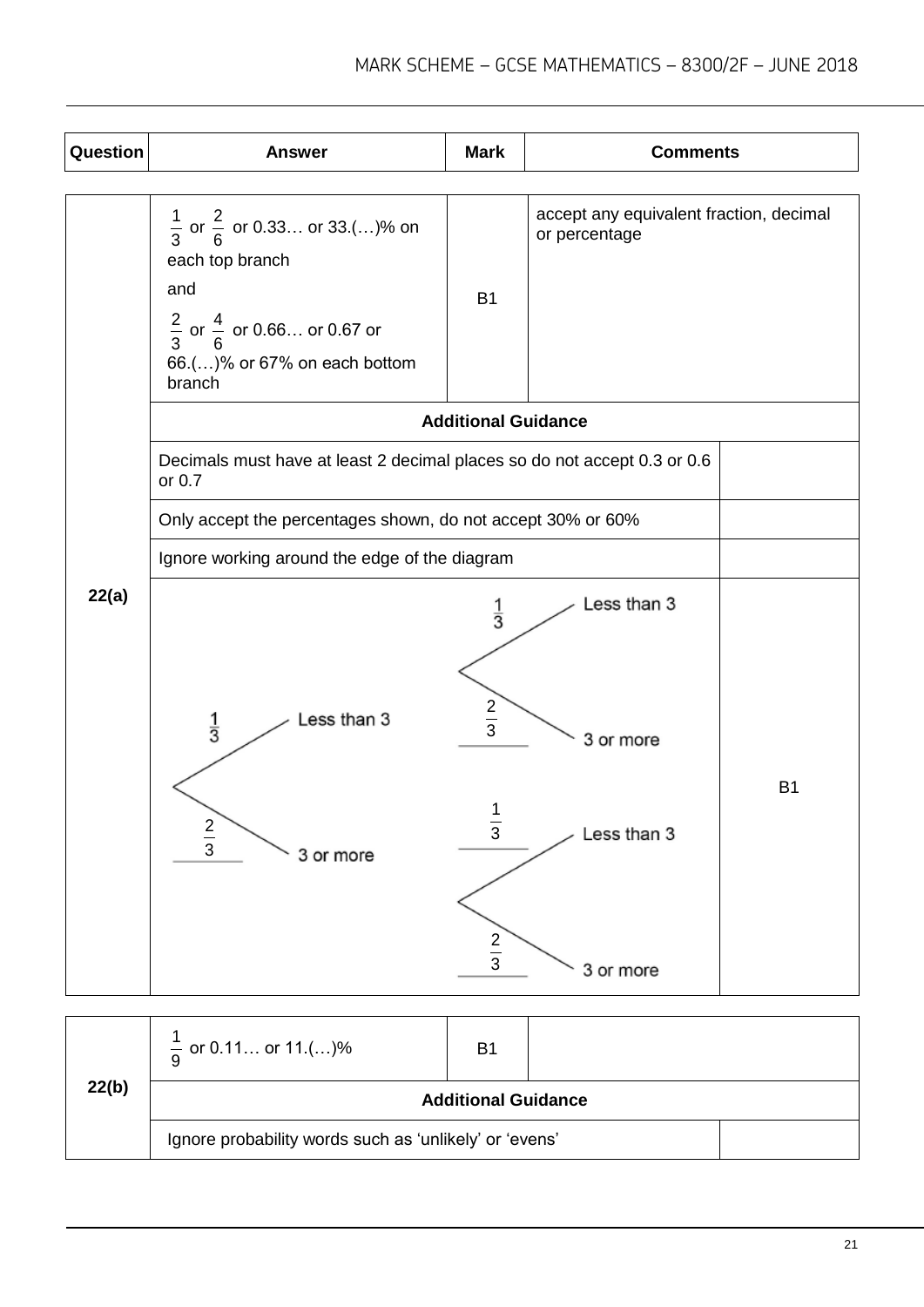| Accept equivalent answers eg $\frac{2}{18}$ , $\frac{3}{27}$ , 0.1 |  |
|--------------------------------------------------------------------|--|
| Do not accept 0.1 or 10%                                           |  |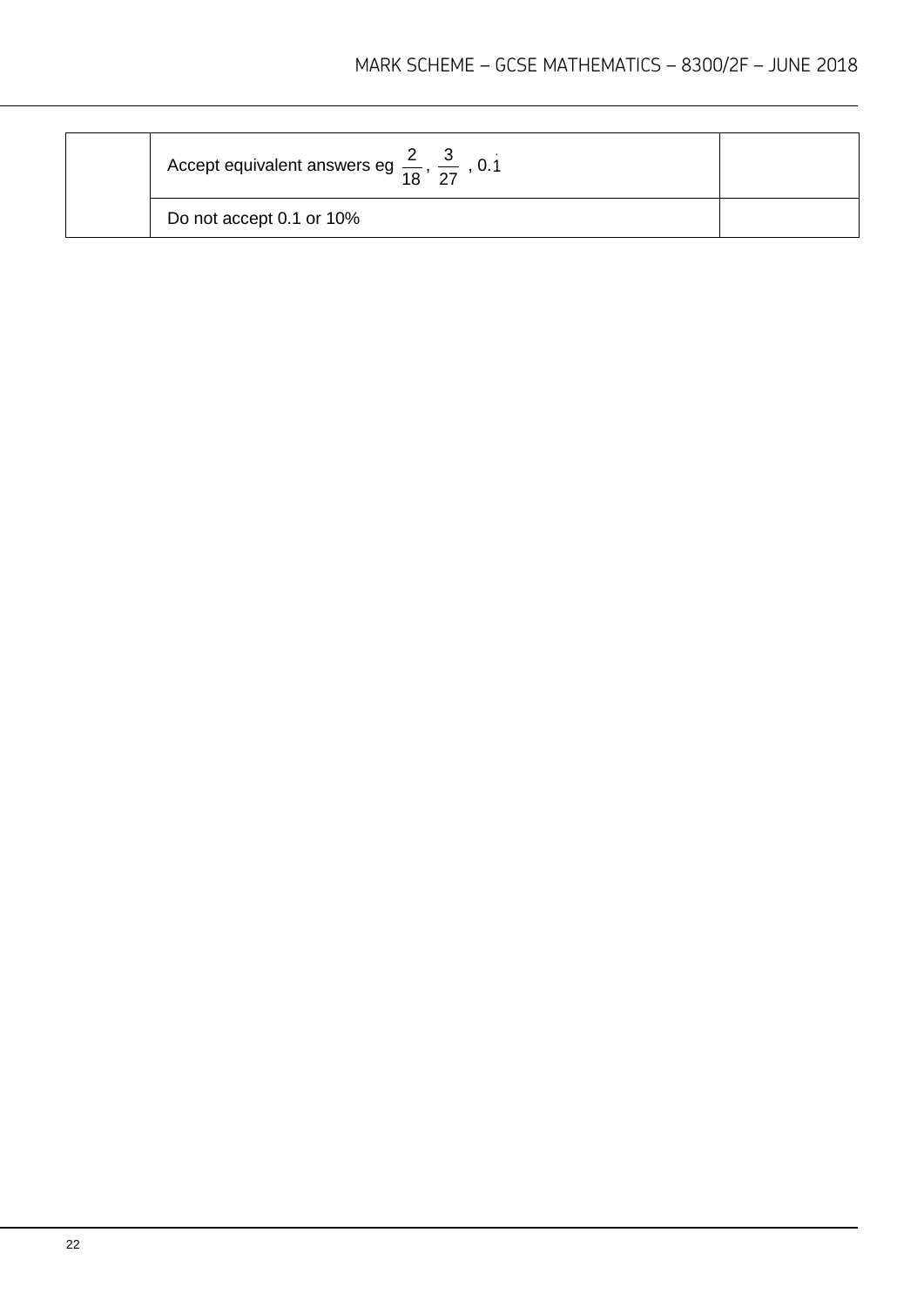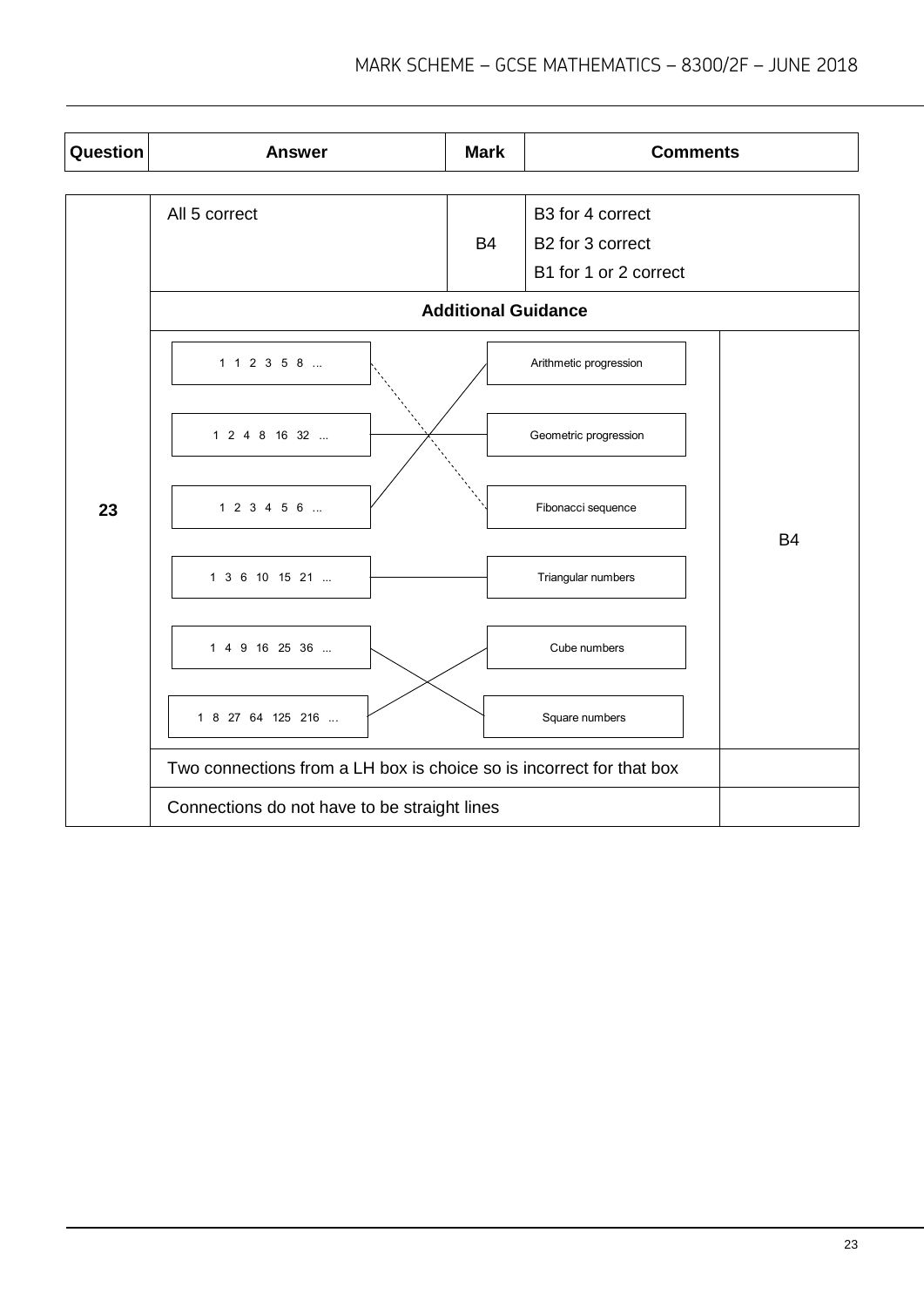| Question | <b>Answer</b>                                                                                                                                                                                                                                                                                                                                                  | <b>Mark</b>    | <b>Comments</b>                                                                                                                                                                |
|----------|----------------------------------------------------------------------------------------------------------------------------------------------------------------------------------------------------------------------------------------------------------------------------------------------------------------------------------------------------------------|----------------|--------------------------------------------------------------------------------------------------------------------------------------------------------------------------------|
|          | <b>Alternative method 1</b>                                                                                                                                                                                                                                                                                                                                    |                |                                                                                                                                                                                |
| 24       | Any one of<br>60 000 $\div$ 420 000 or 0.14<br>or 14.()% or $\frac{1}{7}$<br>or<br>480 000 $\div$ 420 000 or 1.14<br>or 114.()% or $\frac{8}{7}$<br>or<br>420 000 $\div$ 60 000 or 7<br>or<br>420 000 ÷ 480 000 or 0.875<br>or 87.5% or $\frac{7}{8}$<br>or<br>60 000 $\div$ 540 000 or 0.11 or<br>11.()% or $\frac{1}{9}$<br>or<br>540 000 $\div$ 60 000 or 9 | M <sub>1</sub> | oe<br>eg 60 000 : 420 000 or 1 : 7<br>or<br>480 000:420 000 or 8:7                                                                                                             |
|          | Any one of<br>60 000 $\div$ 480 000 or 0.125<br>or 12.5% or $\frac{1}{8}$<br>or<br>540 000 ÷ 480 000 or 1.125<br>or 112.5% or $\frac{9}{8}$<br>or<br>480 000 $\div$ 60 000 or 8<br>or<br>480 000 $\div$ 540 000 or 0.88<br>or 0.89 or 88.()% or 89% or $\frac{8}{9}$                                                                                           | M <sub>1</sub> | must be a matching pair (could be<br>different forms) to award M2<br>(see A1 for list of matching pairs)<br>oe<br>eg 60 000 : 480 000 or 1 : 8<br>or<br>540 000:480 000 or 9:8 |

# **Mark scheme continues on the next page**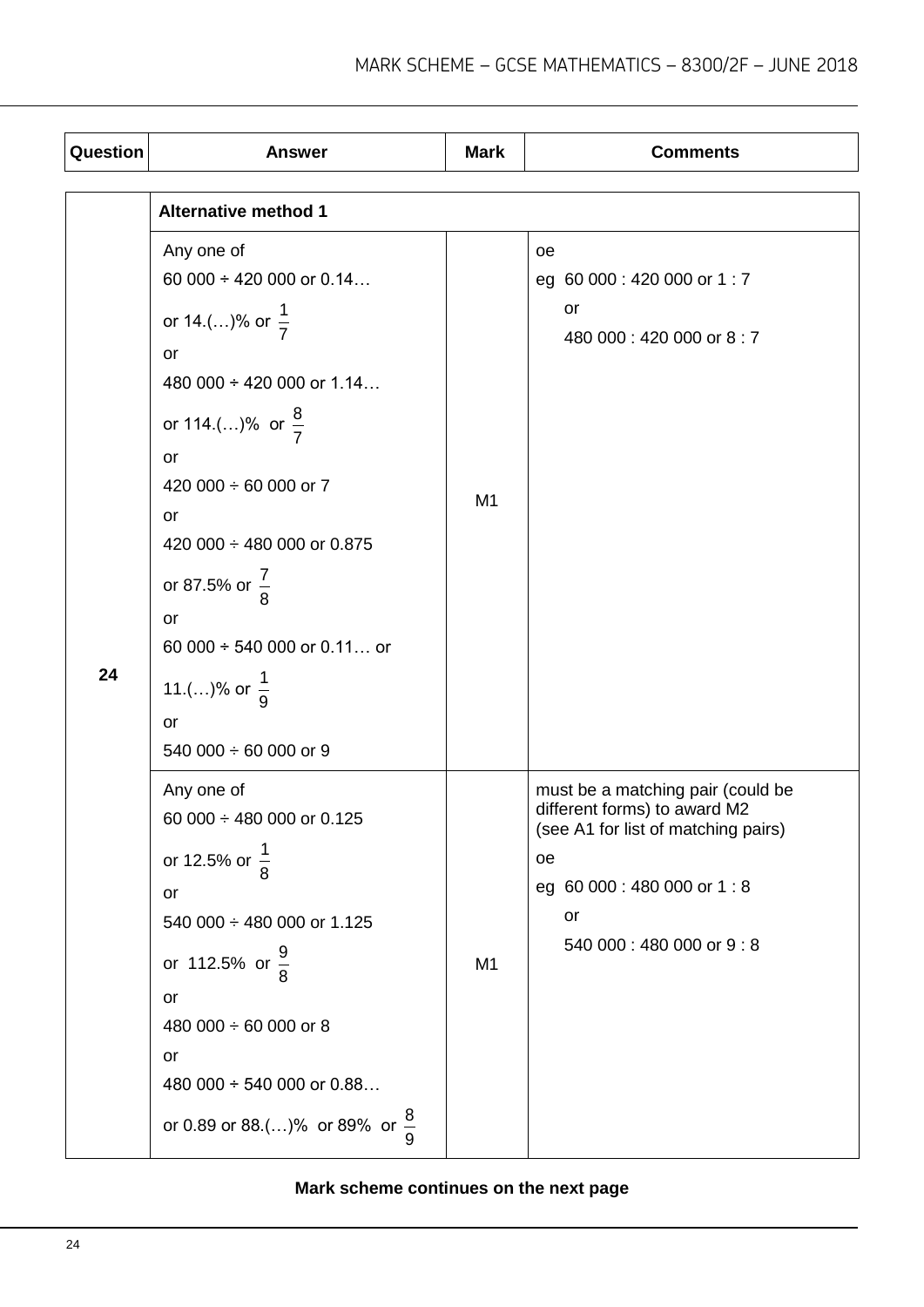| Question | <b>Answer</b>                                | <b>Mark</b>    | <b>Comments</b>                 |
|----------|----------------------------------------------|----------------|---------------------------------|
|          |                                              |                |                                 |
|          | $\frac{1}{7}$ and $\frac{1}{8}$ and No<br>or |                | oe<br>eg $1:7$ and $1:8$ and No |
|          | $\frac{8}{7}$ and $\frac{9}{8}$ and No       |                |                                 |
|          | or<br>0.14 and 0.125 and No<br>or            |                |                                 |
|          | 14.()% and 12.5% and No<br>or                |                |                                 |
|          | 1.14 and 1.125 and No<br>or                  |                |                                 |
|          | 114.()% and 112.5% and No<br>or              |                |                                 |
| 24       | 7 and 8 and No                               |                |                                 |
| cont     | or                                           | A <sub>1</sub> |                                 |
|          | $\frac{7}{8}$ and $\frac{8}{9}$ and No       |                |                                 |
|          | or                                           |                |                                 |
|          | $\frac{1}{9}$ and $\frac{1}{8}$ and No       |                |                                 |
|          | or                                           |                |                                 |
|          | 9 and 8 and No                               |                |                                 |
|          | or                                           |                |                                 |
|          | 0.11 and 0.125 and No<br>or                  |                |                                 |
|          | 11.()% and 12.5% and No                      |                |                                 |
|          | or                                           |                |                                 |
|          | 0.875 and 0.88 or 0.89 and No                |                |                                 |
|          | or                                           |                |                                 |
|          | 87.5% and 88.()% or 89% and No               |                |                                 |

## **Mark scheme continues on the next page**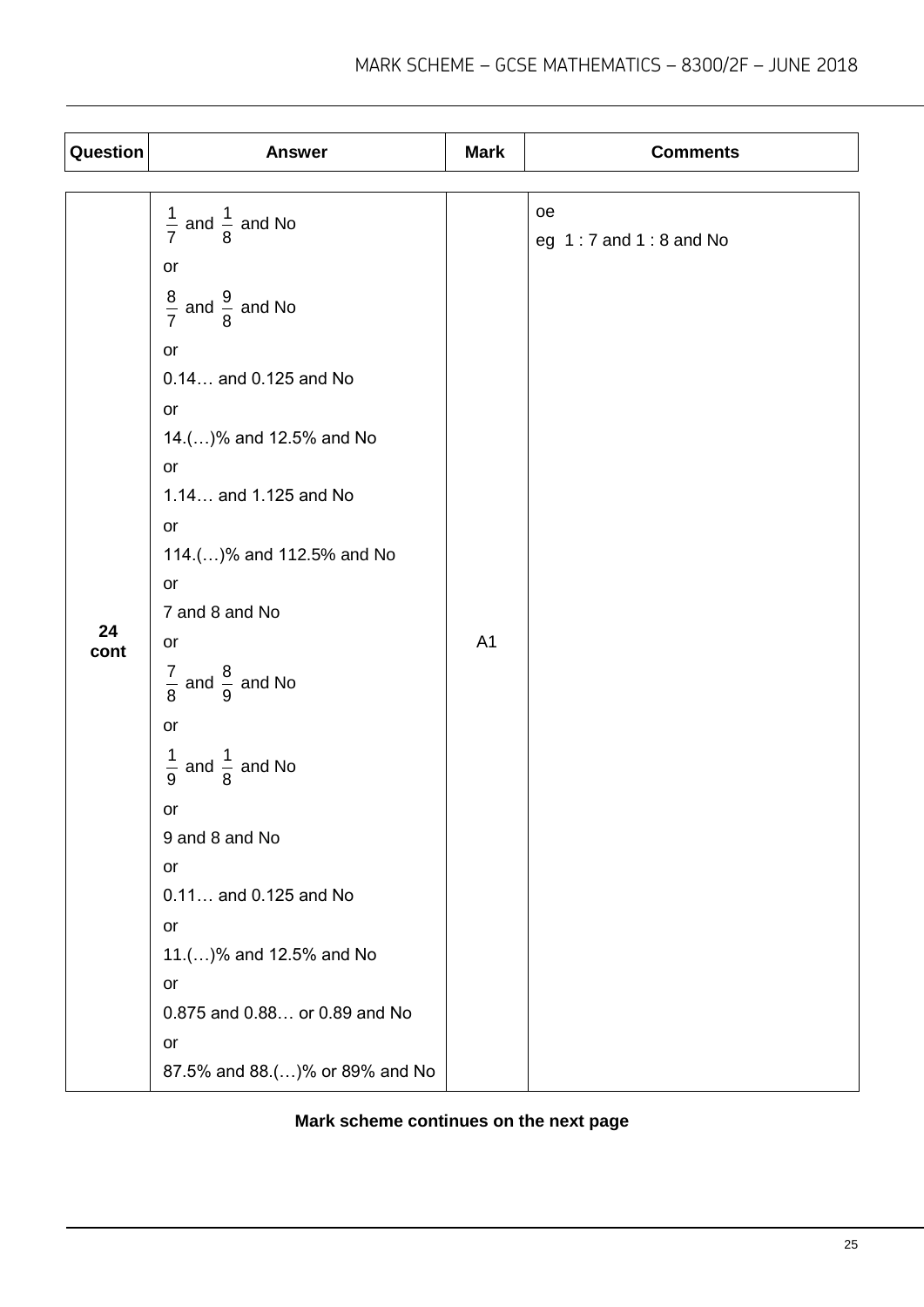| Question   | <b>Answer</b>                                                                                                                                                                                                                                                                                                                                                                                                                                        | <b>Mark</b>    | <b>Comments</b>                                                                                                                                          |
|------------|------------------------------------------------------------------------------------------------------------------------------------------------------------------------------------------------------------------------------------------------------------------------------------------------------------------------------------------------------------------------------------------------------------------------------------------------------|----------------|----------------------------------------------------------------------------------------------------------------------------------------------------------|
|            | <b>Alternative method 2</b>                                                                                                                                                                                                                                                                                                                                                                                                                          |                |                                                                                                                                                          |
| 24<br>cont | No and any one of<br>$\frac{60000}{100}$ × 480 000 and<br>420 000<br>[67 200, 68 640]<br>or<br>$\frac{60000}{1000}$ × 540 000 and 67 500<br>480 000<br>or<br>$\frac{60000}{1000} \times 420000$ and 52500<br>480 000<br>or<br>$\frac{60000}{540000} \times 480000$ and<br>[52 800, 53 334]<br><b>or</b><br>$\frac{420\,000}{480\,000}$ × 540 000 and 472 500<br>or<br>480 000<br>$\frac{10}{1}$ x 480 000 and<br>420 000<br>[547 200, 548 640]<br>or | B <sub>3</sub> | oe<br>B2 any one of the calculations<br>B1 any one of the fractions oe<br>for equivalent fractions, decimals and<br>percentages see Alternative method 1 |
|            | $\frac{480000}{100}$ × 480 000 and<br>540 000                                                                                                                                                                                                                                                                                                                                                                                                        |                |                                                                                                                                                          |
|            | [422 400, 427 200]<br>or<br>$\frac{540000}{1}$ × 420 000 and 472 500<br>480 000                                                                                                                                                                                                                                                                                                                                                                      |                |                                                                                                                                                          |
|            |                                                                                                                                                                                                                                                                                                                                                                                                                                                      |                |                                                                                                                                                          |

# **Additional guidance continues on the next page**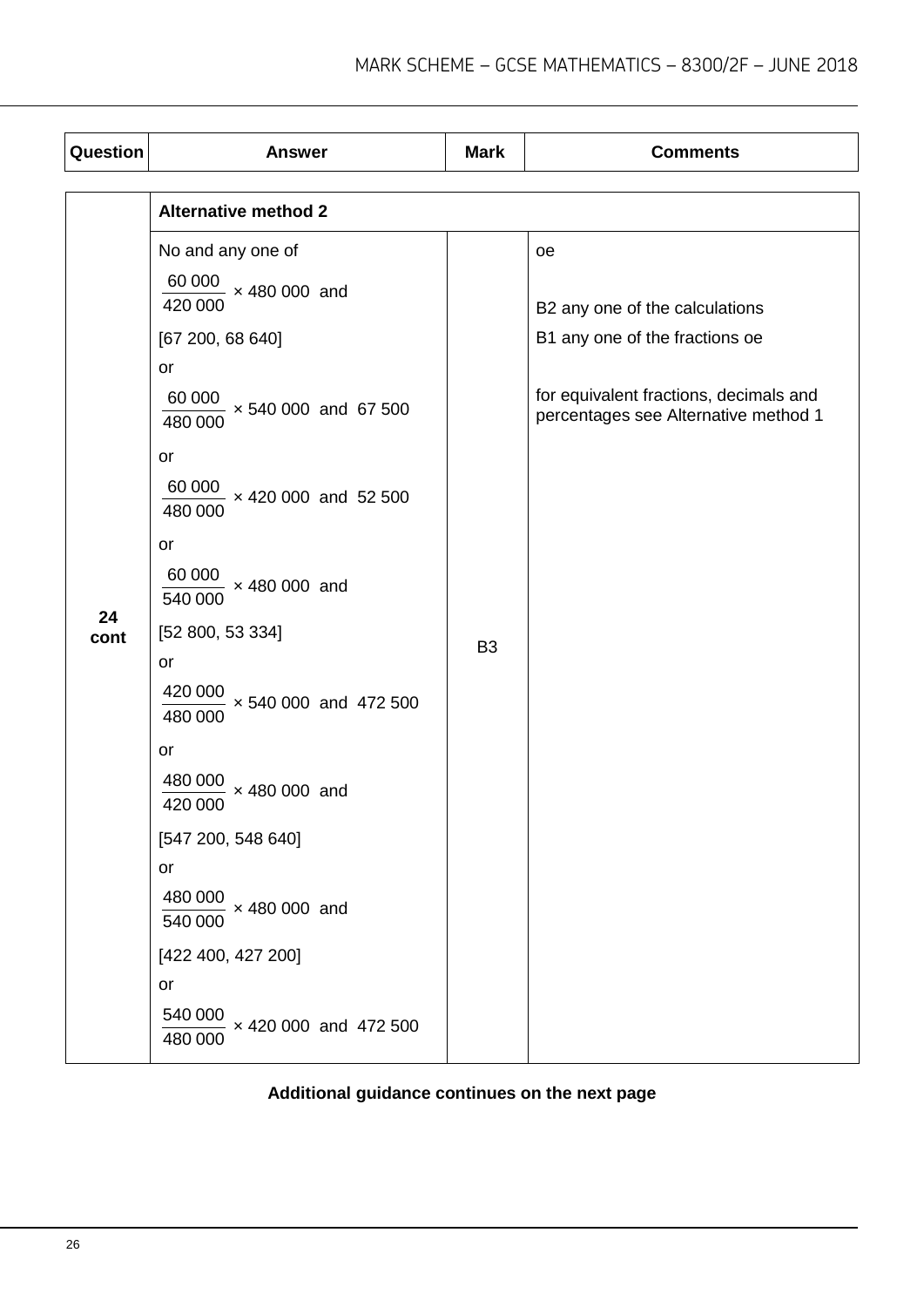| Question   | Answer                                                                                                                                                                                               | <b>Mark</b>                | <b>Comments</b> |                                              |
|------------|------------------------------------------------------------------------------------------------------------------------------------------------------------------------------------------------------|----------------------------|-----------------|----------------------------------------------|
|            |                                                                                                                                                                                                      | <b>Additional Guidance</b> |                 |                                              |
| 24<br>cont | In Alt 1, for M2 the matching pair do not have to be in comparable form<br>eg 14.3% and $\frac{1}{8}$ and No                                                                                         |                            |                 | M <sub>1</sub> M <sub>1</sub> A <sub>0</sub> |
|            | For comparable fractions, they must be in their lowest terms or have the<br>same numerators or the same denominators for the A1<br>eg Alt 1 $\frac{60000}{420000}$ and $\frac{60000}{480000}$ and No |                            |                 | M1M1A1                                       |
|            | For comparable ratios, they must be in their lowest terms or have the<br>same LH sides or the same RH sides for the A1<br>eg Alt 1 60 000 : 420 000 and 60 000 : 480 000 and No                      |                            |                 | M1M1A1                                       |
|            | If working with percentages, condone absence of % symbol<br>eg Alt 1 $14$ and 12.5 and No                                                                                                            |                            |                 | M1M1A1                                       |
|            | Both are increases of 60 000 and it is then over different amounts so<br>cannot be the same percentage                                                                                               |                            |                 | M0M0A0                                       |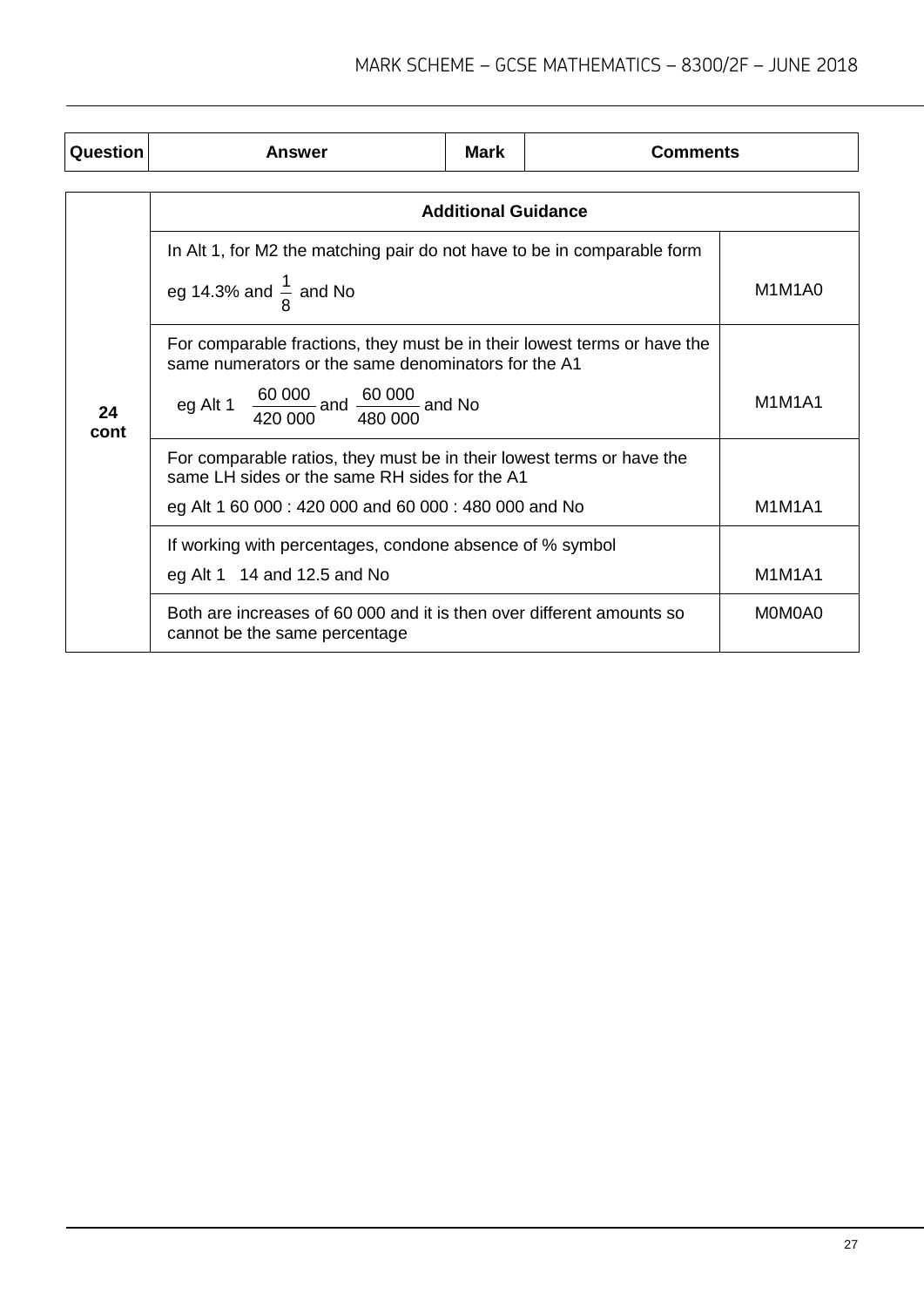| Question | <b>Answer</b>                                                                                                                                                                                                                                                                                                            | <b>Mark</b> | <b>Comments</b>                      |  |
|----------|--------------------------------------------------------------------------------------------------------------------------------------------------------------------------------------------------------------------------------------------------------------------------------------------------------------------------|-------------|--------------------------------------|--|
| 25(a)    | Two different probabilities from<br>$\frac{15}{20}$ or 0.75 or 75%<br>or<br>$\frac{22}{30}$ or 0.73 or 73.()%<br>or<br>$\frac{17}{40}$ or 0.425 or 0.43<br>or 42.5% or 43%<br>or<br>$\frac{54}{90}$ or 0.6 or 60%<br>$\mathop{\mathsf{or}}$<br>$\frac{37}{50}$ or 0.74 or 74%<br>or<br>$\frac{32}{60}$ or 0.53 or 53.()% | <b>B2</b>   | oe<br>B1 for one correct probability |  |
|          | or                                                                                                                                                                                                                                                                                                                       |             |                                      |  |
|          |                                                                                                                                                                                                                                                                                                                          |             |                                      |  |
|          |                                                                                                                                                                                                                                                                                                                          |             |                                      |  |
|          |                                                                                                                                                                                                                                                                                                                          |             |                                      |  |
|          | $\frac{39}{70}$ or 0.557 or 0.56<br>or 55.7% or 56%                                                                                                                                                                                                                                                                      |             |                                      |  |

# **Additional guidance continues on the next page**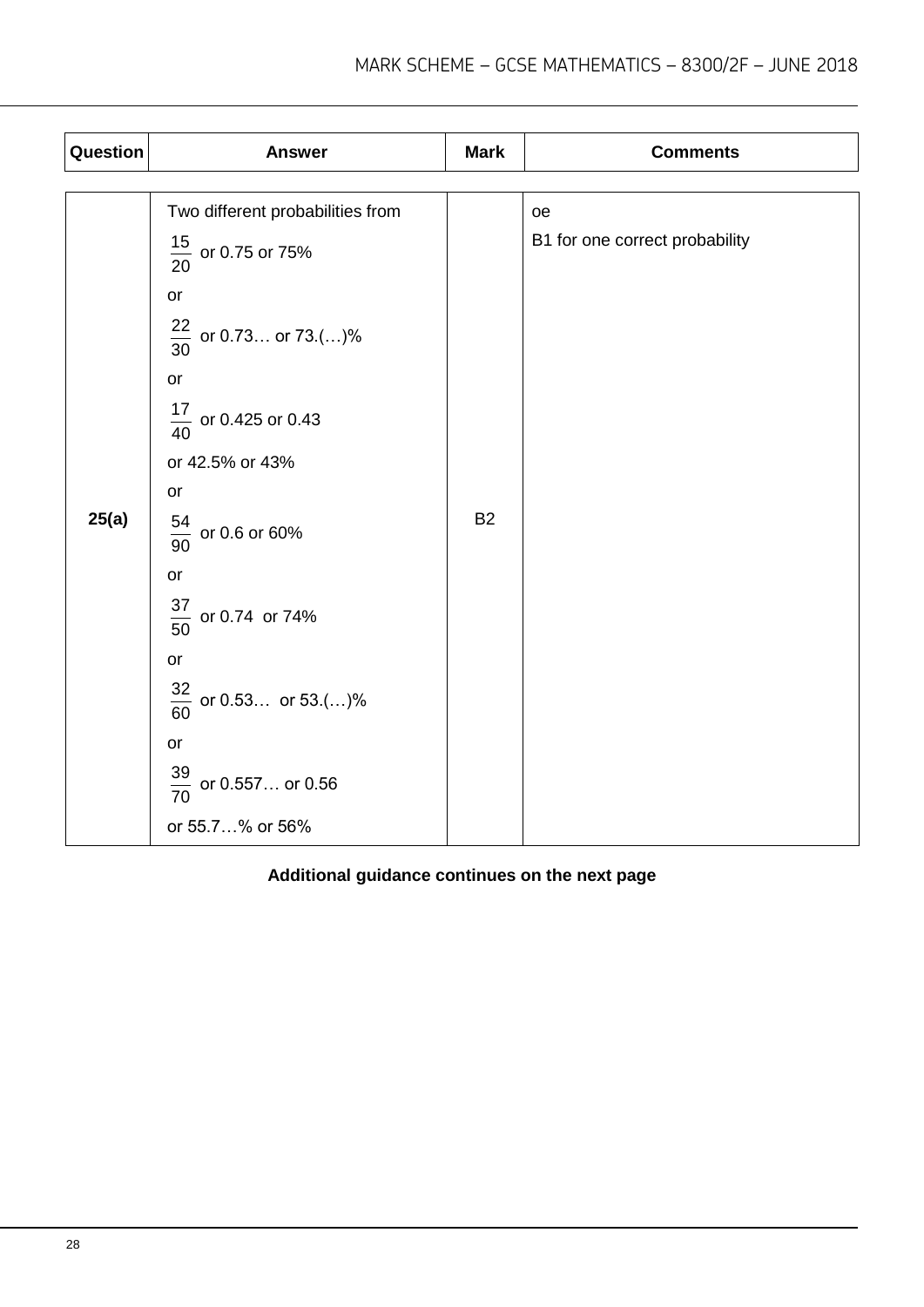| Question      | Answer                                                                                                                                                                         | <b>Mark</b> | <b>Comments</b> |           |  |
|---------------|--------------------------------------------------------------------------------------------------------------------------------------------------------------------------------|-------------|-----------------|-----------|--|
|               | <b>Additional Guidance</b>                                                                                                                                                     |             |                 |           |  |
|               | Accept $\frac{108}{180}$ as one of the probabilities                                                                                                                           |             |                 |           |  |
|               | Mark the answer line if it has two answers ignoring any incorrect<br>probabilities in the working lines                                                                        |             |                 |           |  |
|               | Ignore any incorrect cancelling or change of form (fraction, decimal or<br>percentage)                                                                                         |             |                 |           |  |
|               | If the answer line only has one answer, check the working lines for a<br>second answer for B2. Ignore any extra probabilities, unless incorrect,<br>in which case award B1 max |             |                 |           |  |
| 25(a)<br>cont | eg Working lines $\frac{15}{20}$ Answer line $\frac{54}{90}$                                                                                                                   |             |                 | <b>B2</b> |  |
|               | eg Working lines $\frac{15}{20}$ , $\frac{5}{15}$ Answer line $\frac{54}{90}$                                                                                                  |             |                 | <b>B1</b> |  |
|               | If the answer line is blank, check the working lines for answers for B1 or<br>B2. Ignore any extra probabilities, unless incorrect, in which case award<br>B1 max              |             |                 |           |  |
|               | eg Working lines $\frac{15}{20}$ , $\frac{22}{30}$ , $\frac{54}{90}$ Answer line blank                                                                                         |             |                 | <b>B2</b> |  |
|               | eg Working lines $\frac{15}{20}$ , $\frac{5}{15}$ , $\frac{54}{90}$ Answer line blank                                                                                          | <b>B1</b>   |                 |           |  |
|               | Probabilities must not be given as ratios                                                                                                                                      |             |                 |           |  |
|               | Do not accept the average of the given probabilities as answer                                                                                                                 |             |                 |           |  |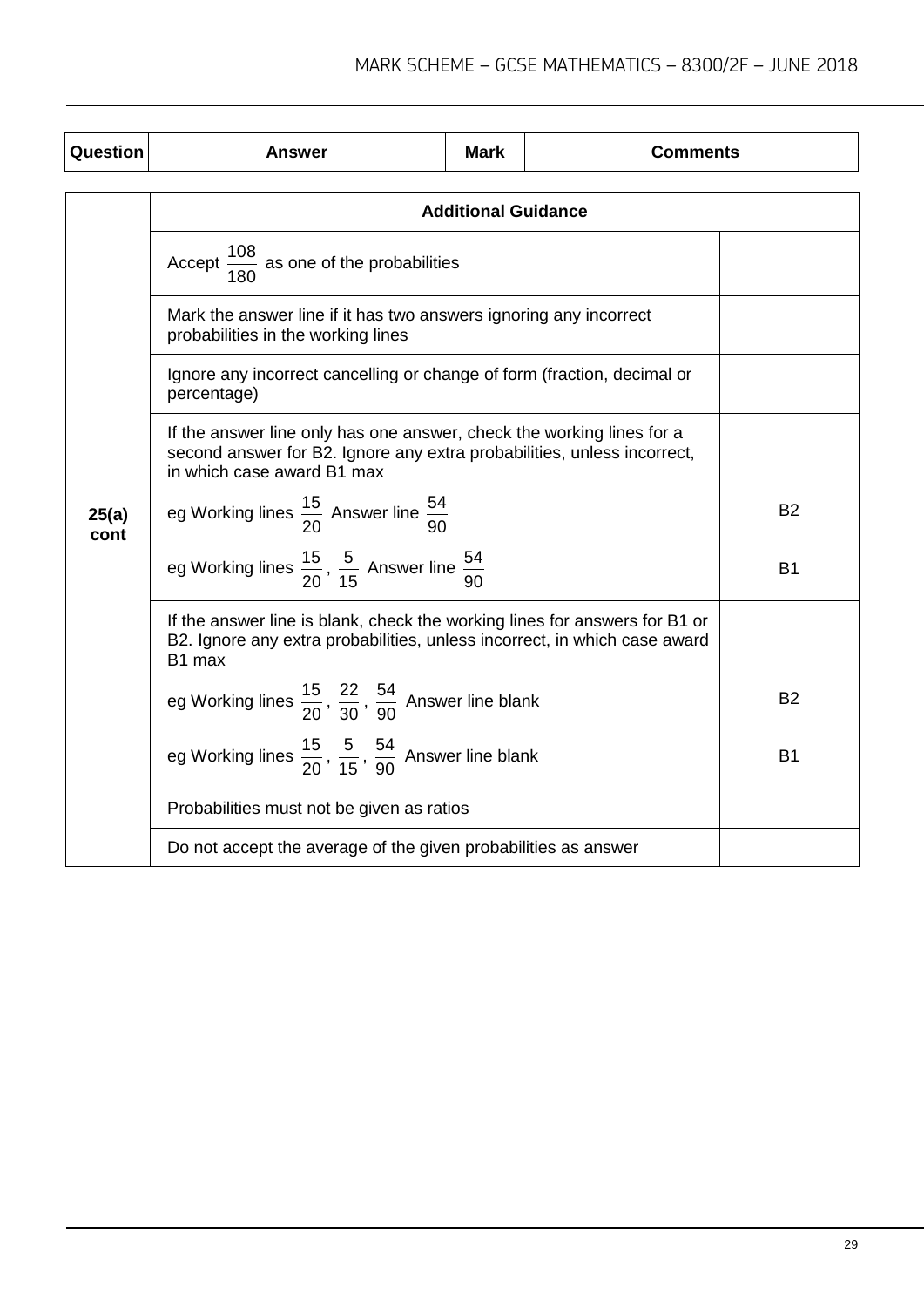| Question | <b>Answer</b>                                                                                                       | <b>Mark</b>      | <b>Comments</b>                                                                                                        |                  |
|----------|---------------------------------------------------------------------------------------------------------------------|------------------|------------------------------------------------------------------------------------------------------------------------|------------------|
|          | Alternative method 1 (ft their part (a))                                                                            |                  |                                                                                                                        |                  |
|          | Their probability with the greater<br>number of trials<br>and<br>valid reason eg More throws                        | B <sub>1ft</sub> | ft their two different probabilities from<br>part (a)<br>both probabilities must have a<br>denominator based on throws |                  |
|          | Alternative method 2 (independent of part (a))                                                                      |                  |                                                                                                                        |                  |
|          | 54<br>90<br>and<br>valid reason eg Total throws                                                                     | <b>B1</b>        | оe                                                                                                                     |                  |
|          | <b>Additional Guidance</b>                                                                                          |                  |                                                                                                                        |                  |
|          | Accept any unambiguous indication of their probability eg the day                                                   |                  |                                                                                                                        |                  |
| 25(b)    | Using ratios                                                                                                        |                  |                                                                                                                        | B <sub>0</sub>   |
|          | Ignore any non-contradictory statements                                                                             |                  |                                                                                                                        |                  |
|          | 60% and It's for all three days                                                                                     |                  |                                                                                                                        | <b>B1</b>        |
|          | $\frac{54}{90}$ and It takes into account more throws                                                               |                  |                                                                                                                        | <b>B1</b>        |
|          | $\frac{17}{40}$ (with $\frac{22}{30}$ also in (a)) and Because he threw it more on Wednesday                        |                  |                                                                                                                        | B <sub>1ft</sub> |
|          | 54<br>and Shows the overall probability<br>90                                                                       |                  |                                                                                                                        | B <sub>1</sub>   |
|          | 54<br>and Probability over total throws<br>$rac{1}{90}$                                                             |                  |                                                                                                                        | B <sub>1</sub>   |
|          | 54<br>(with Wednesday probability in (a)) and It's the average total days,<br>$\frac{1}{90}$<br>not just Wednesdays |                  | B <sub>1ft</sub>                                                                                                       |                  |

**Additional guidance continues on the next page**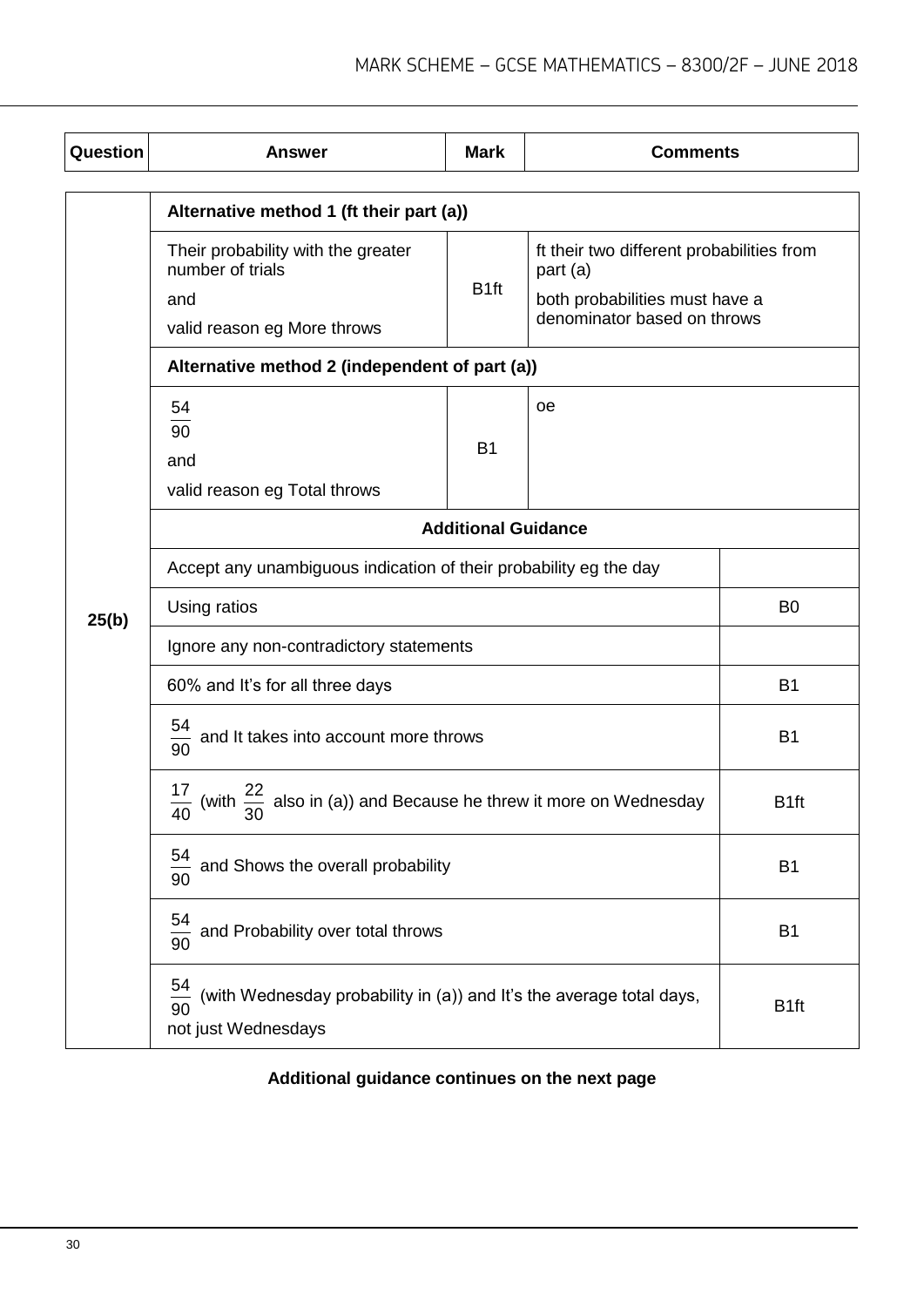| Question      | <b>Answer</b>                                                                    | <b>Mark</b>                                             | <b>Comments</b> |                |
|---------------|----------------------------------------------------------------------------------|---------------------------------------------------------|-----------------|----------------|
|               | Correct ft probability or $\frac{54}{90}$ and It's more reliable                 |                                                         |                 | B <sub>0</sub> |
|               | $\frac{54}{90}$ and There's a lot of data                                        |                                                         |                 | B <sub>0</sub> |
| 25(b)<br>cont | Correct ft probability or $\frac{54}{90}$ and He may get better with more throws |                                                         |                 | B <sub>0</sub> |
|               | $\frac{54}{90}$ and He throws 90 times                                           |                                                         |                 |                |
|               |                                                                                  | Correct ft probability or $\frac{54}{90}$ and More hits |                 |                |

|    | <b>Alternative method 1</b> |    |                                    |
|----|-----------------------------|----|------------------------------------|
|    | $22.5(0)$ and 4             |    |                                    |
|    | or                          |    |                                    |
|    | 27 and 8                    |    |                                    |
|    | or                          |    |                                    |
|    | $31.5(0)$ and 12            |    |                                    |
|    | $\mathop{\sf or}\nolimits$  |    |                                    |
|    | 36 and 16                   | M1 |                                    |
|    | $\mathop{\sf or}\nolimits$  |    |                                    |
| 26 | 40.5(0) and 20              |    |                                    |
|    | or                          |    |                                    |
|    | 45 and 24                   |    |                                    |
|    | or                          |    |                                    |
|    | 30:16                       |    |                                    |
|    | or                          |    |                                    |
|    | 45:24                       |    |                                    |
|    | 45 and 24 chosen            | A1 | eg 45 : 24 is the final ratio seen |
|    | 6                           | A1 |                                    |

# **Mark scheme and additional guidance continues on the next page**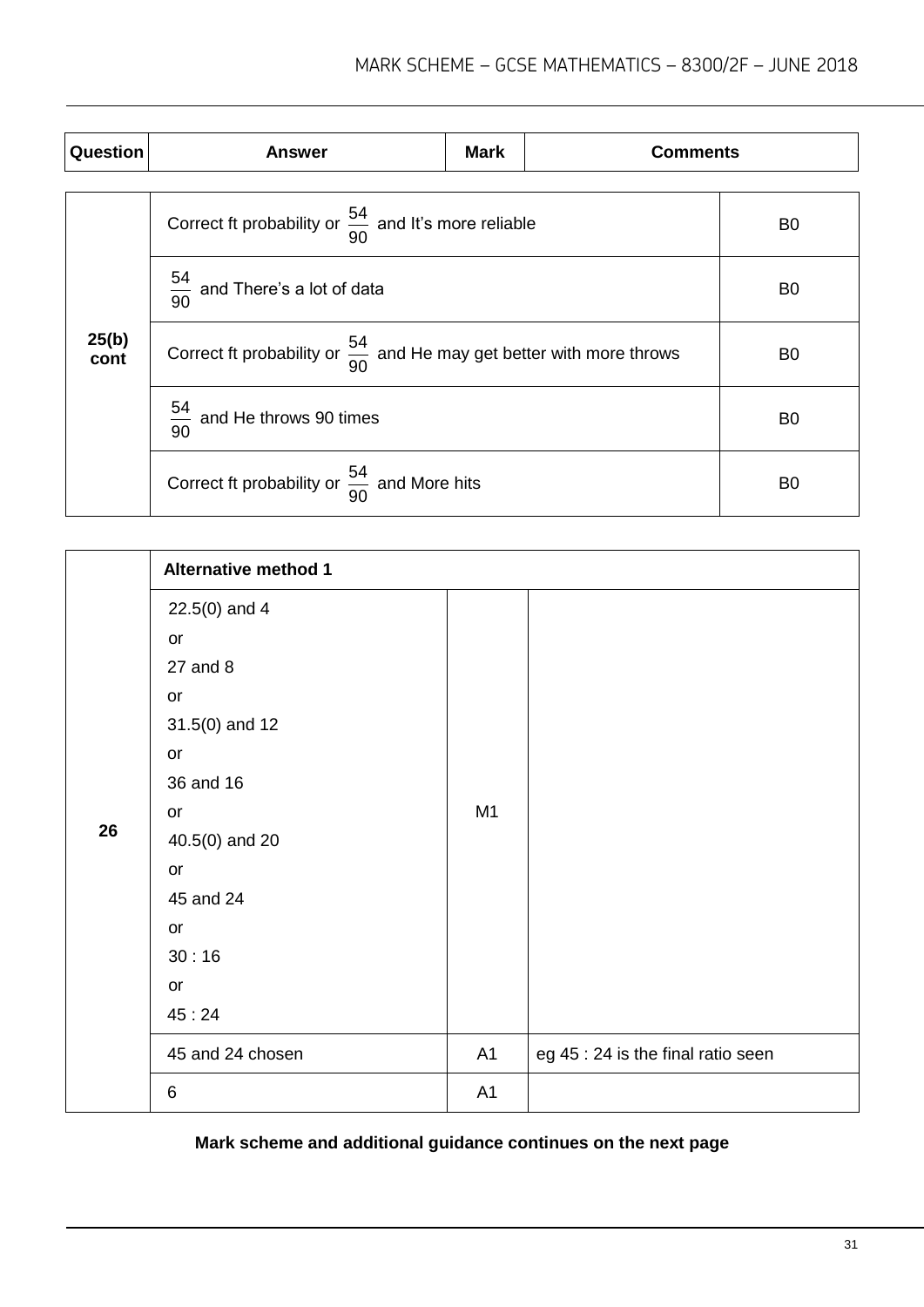| Question   | Answer                                                                                    | <b>Mark</b>        | <b>Comments</b>                              |               |  |
|------------|-------------------------------------------------------------------------------------------|--------------------|----------------------------------------------|---------------|--|
|            | <b>Alternative method 2</b>                                                               |                    |                                              |               |  |
|            | $18 + 4.5x$ and $4x$ seen<br>or $\frac{18 + 4.5x}{15} = \frac{4x}{8}$                     | M1                 | any letter<br>oe<br>sets up correct equation |               |  |
|            | $8(18 + 4.5x) = 60x$<br>or $144 + 36x = 60x$<br>or $24x = 144$                            | M <sub>1</sub> dep | eliminates denominators<br><sub>oe</sub>     |               |  |
| 26<br>cont | 6                                                                                         | A <sub>1</sub>     |                                              |               |  |
|            | <b>Additional Guidance</b>                                                                |                    |                                              |               |  |
|            | Answer 6 that is not from incorrect method                                                |                    |                                              | <b>M1A1A1</b> |  |
|            | 45 and 24 followed by eg 49.5(0) and 28 (answer not 6)                                    |                    |                                              | M1A0A0        |  |
|            | Equivalent ratio to $15:8$ that is not $30:16$ or $45:24$<br>eg 60 : 32<br>(answer not 6) |                    |                                              | M0A0A0        |  |
|            | Final calculation $\frac{15}{8}$ x 24 = 45 (answer not 6)                                 |                    |                                              | <b>M1A1A0</b> |  |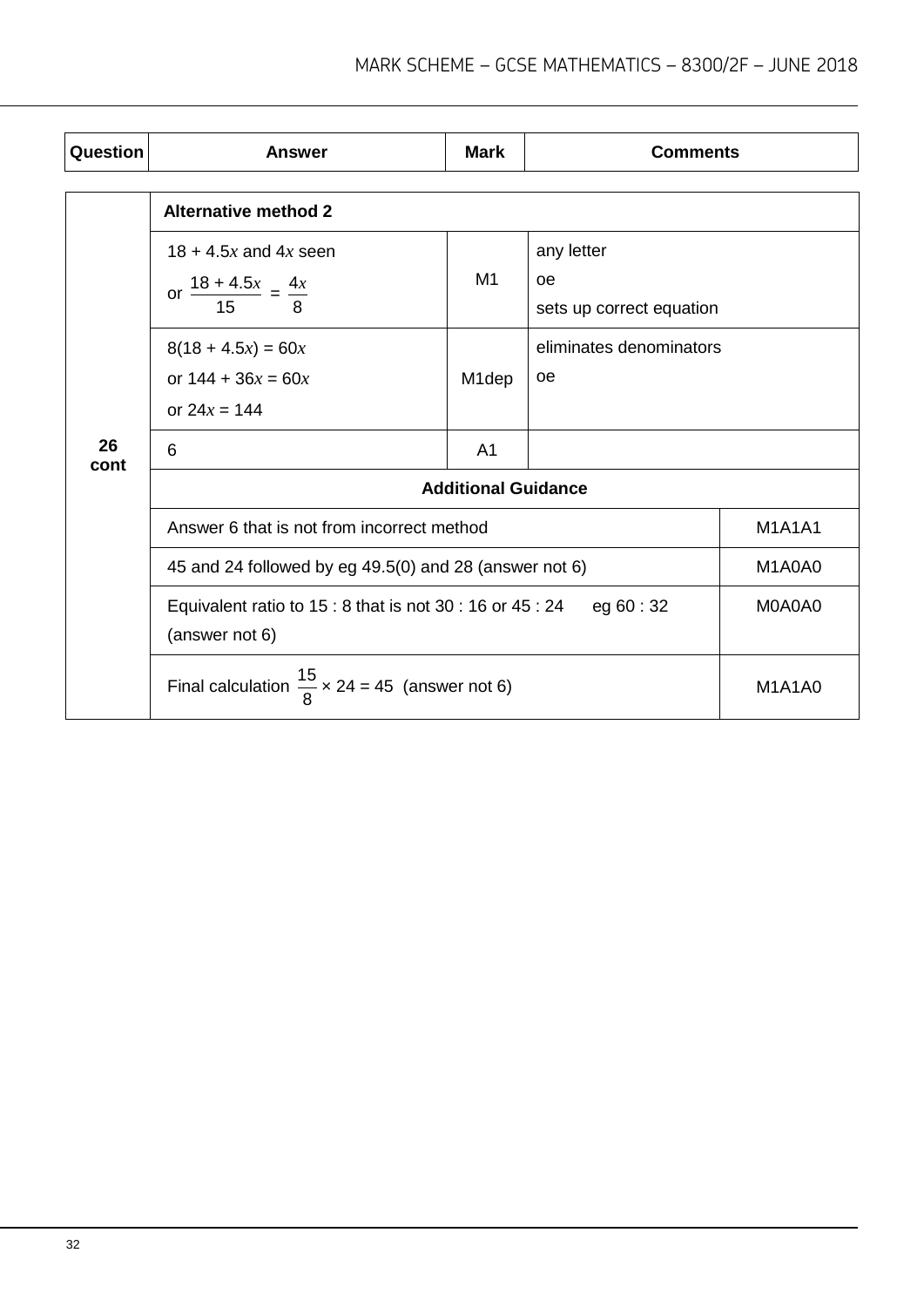| Question | <b>Answer</b>                                                                                                                                                                                                                                                                                                                    | <b>Mark</b>    | <b>Comments</b>                                                                   |
|----------|----------------------------------------------------------------------------------------------------------------------------------------------------------------------------------------------------------------------------------------------------------------------------------------------------------------------------------|----------------|-----------------------------------------------------------------------------------|
|          | <b>Alternative method 1</b>                                                                                                                                                                                                                                                                                                      |                |                                                                                   |
|          | $\frac{4}{3}\pi \times 30^3$ or 36 000 $\pi$<br>or [112 757, 113 112]<br>or<br>$\frac{1}{2} \times \frac{4}{3} \pi \times 30^3$ or 18 000 $\pi$<br>or [55 954, 56 839]                                                                                                                                                           | M1             | <b>oe</b><br>allow 1.33 for $\frac{4}{3}$<br>allow 0.66 or 0.67 for $\frac{2}{3}$ |
| 27       | their [112 757, 113 112] ÷ 4000<br>or $9\pi$ or 28.()<br>or<br>their [55 954, 56 839] ÷ 4000<br>or $\frac{9\pi}{2}$ or [13.9, 14.21]<br>or<br>their [112 757, 113 112] ÷ (4000 x<br>60) or $\frac{3\pi}{20}$ or [0.46, 0.4713]<br>or<br>their [55 954, 56 839] $\div$ (4000 $\times$ 60)<br>or $\frac{3\pi}{40}$ or 0.23 or 0.24 | M1dep          |                                                                                   |
|          | [13.9, 14.21] and Yes<br><b>or</b><br>0.23 or 0.24 and Yes                                                                                                                                                                                                                                                                       | A <sub>1</sub> |                                                                                   |

# **Mark scheme and additional guidance continues on the next page**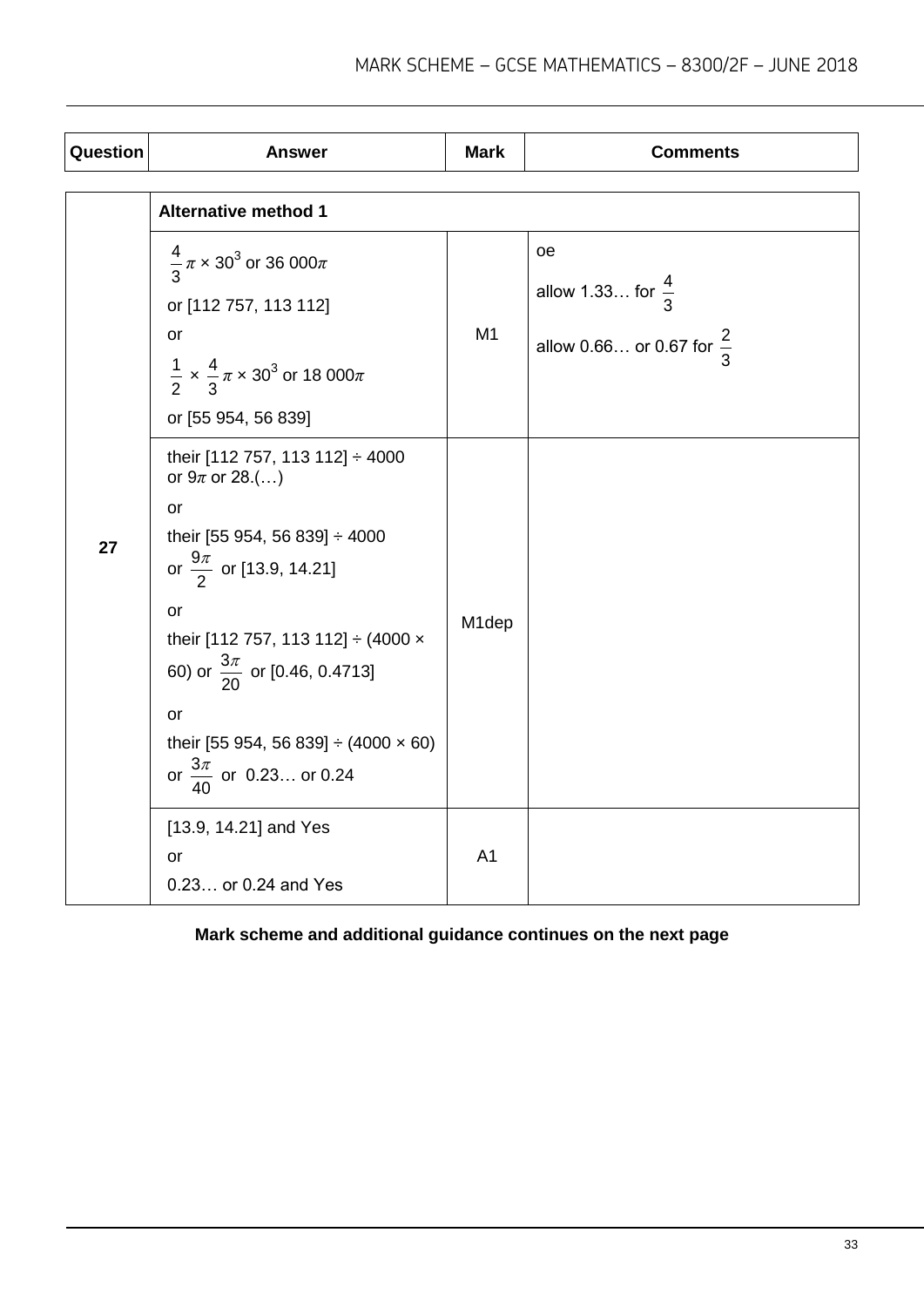| Question   | <b>Answer</b>                                                                                                                                                                 | <b>Mark</b>                | <b>Comments</b>                                                            |  |
|------------|-------------------------------------------------------------------------------------------------------------------------------------------------------------------------------|----------------------------|----------------------------------------------------------------------------|--|
|            | <b>Alternative method 2</b>                                                                                                                                                   |                            |                                                                            |  |
|            | $\frac{4}{3}\pi \times 30^3$ or 36 000 $\pi$<br>or [112 757, 113 112]<br>or<br>$\frac{1}{2} \times \frac{4}{3} \pi \times 30^3$ or 18 000 $\pi$<br>or [55 954, 56 839]        | M1                         | oe<br>allow 1.33 for $\frac{4}{3}$<br>allow 0.66 or 0.67 for $\frac{2}{3}$ |  |
|            | $4000 \times 15$ or 60 000                                                                                                                                                    | M <sub>1</sub>             |                                                                            |  |
|            | [55 954, 56 839] and 60 000 and<br>Yes                                                                                                                                        | A <sub>1</sub>             |                                                                            |  |
|            | <b>Alternative method 3</b>                                                                                                                                                   |                            |                                                                            |  |
| 27<br>cont | $\frac{4}{3}\pi \times 30^3$ or 36 000 $\pi$<br>or [112 757, 113 112]<br><b>or</b><br>$\frac{1}{2} \times \frac{4}{3} \pi \times 30^3$ or 18 000 $\pi$<br>or [55 954, 56 839] | M <sub>1</sub>             | oe<br>allow 1.33 for $\frac{4}{3}$<br>allow 0.66 or 0.67 for $\frac{2}{3}$ |  |
|            | their [112 757, 113 112] ÷ 15<br>or 2400 $\pi$ or [7517, 7541]<br>or<br>their [55 954, 56 839] ÷ 15<br>or $1200\pi$ or [3730, 3790]                                           | M1dep                      |                                                                            |  |
|            | [3730, 3790] and Yes                                                                                                                                                          | A <sub>1</sub>             |                                                                            |  |
|            |                                                                                                                                                                               | <b>Additional Guidance</b> |                                                                            |  |
|            | Do not award A1 if incorrect conversion of $\frac{1}{4}$ hour seen                                                                                                            |                            |                                                                            |  |